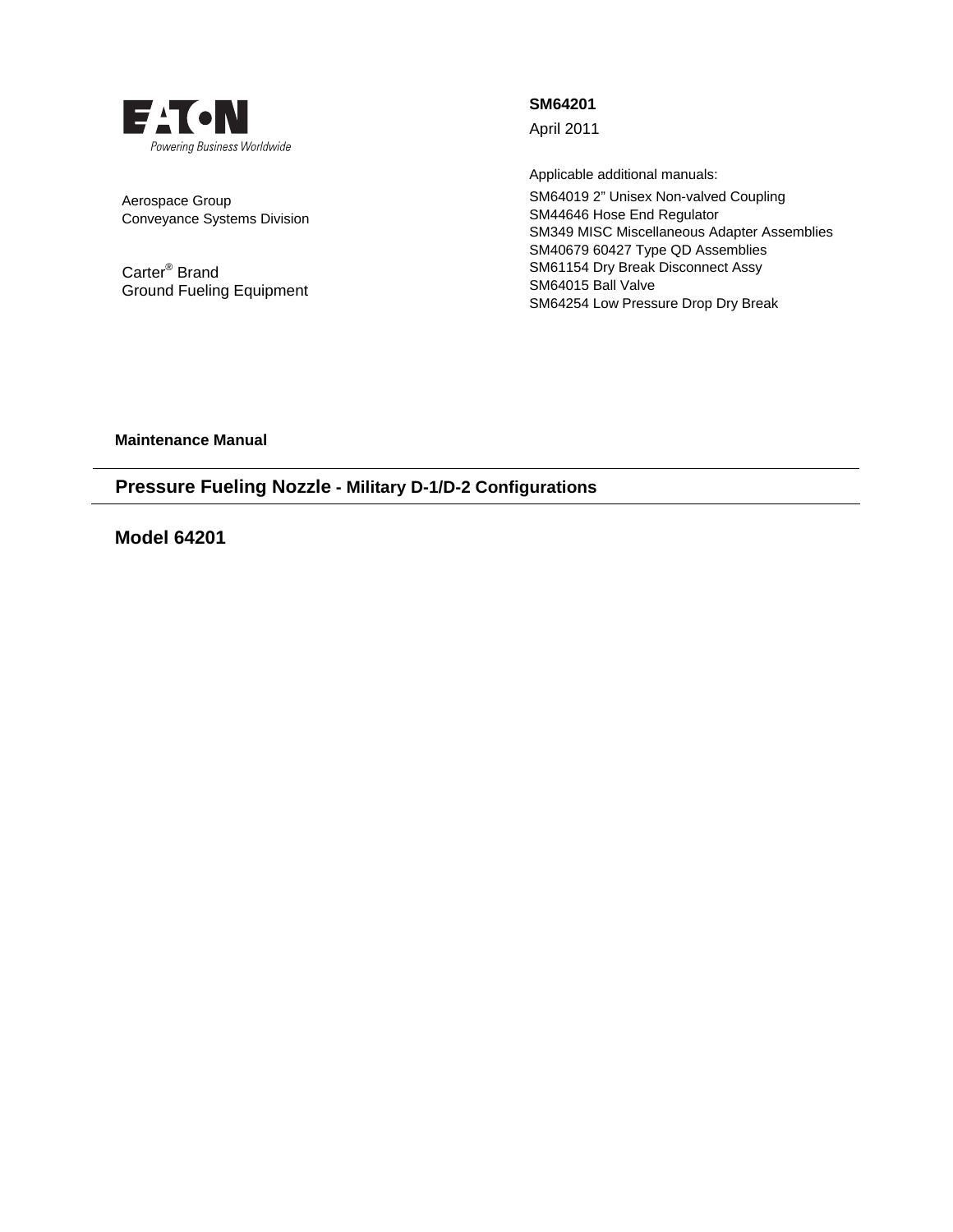## **TABLE OF CONTENTS**

|     |                                                              | Page |
|-----|--------------------------------------------------------------|------|
| 10  |                                                              |      |
| 2.0 |                                                              |      |
| 3.0 |                                                              |      |
| 4 O |                                                              |      |
|     |                                                              |      |
|     |                                                              |      |
|     |                                                              |      |
|     |                                                              |      |
|     |                                                              |      |
|     |                                                              |      |
|     |                                                              |      |
|     |                                                              |      |
|     | FIGURE 3 - HOLDING BRACKET & STIRRUP HANDLE INSTALLATION  14 |      |
|     |                                                              |      |
|     |                                                              |      |
|     |                                                              |      |
|     |                                                              |      |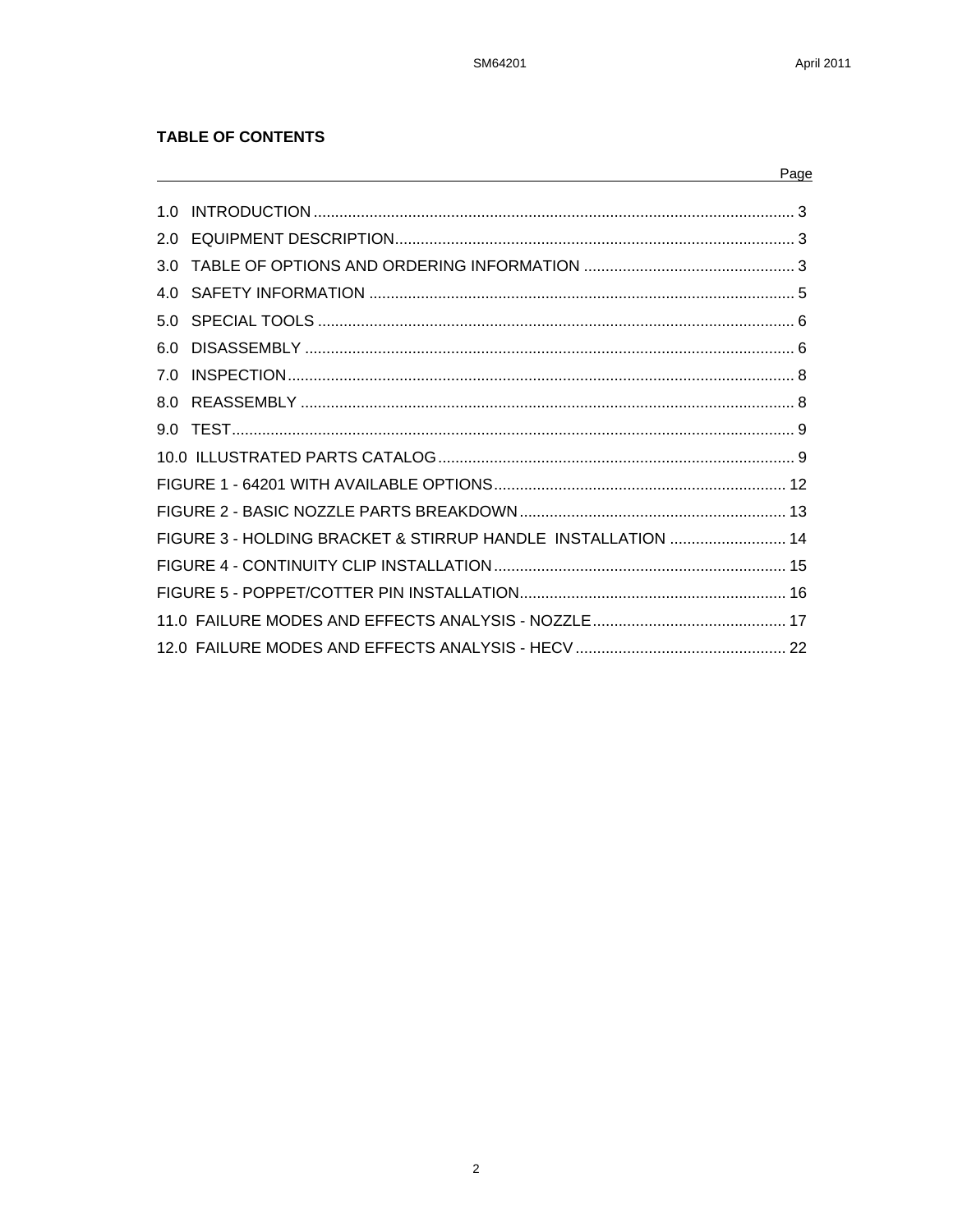## **Maintenance, Overhaul & Test Instructions Eaton's Carter Brand Model 64201 Pressure Fueling Nozzle**

### **1.0 INTRODUCTION**

This manual furnishes detailed instructions covering the maintenance and overhaul of Carter brand Model 64201, pressure fueling nozzle and its various options.

## **2.0 EQUIPMENT DESCRIPTION**

Model 64201H, is a 2-1/2 inch pressure fueling nozzle that has been qualified to MIL-N-5877, Rev E and listed on that QPL as the D-1 nozzle. Model 64201J is qualified to MIL-N-5877, Rev E and listed on that QPL as the D-2 nozzle. The mil-spec does not allow for all of the options shown in this manual but they can be procured as noted herein. The unit is designed to mate with adapters conforming to MS24484 or equivalent. The 64201H and J supersede the previously qualified 64349H and 64349J respectively. Model 64201 is intended to replace older Model 64349 as the standard military nozzle provided by Eaton. Model 64201 nozzle is substantially different from the older Model 64349, although all mating accessories currently furnished on Model 64349 will work on Model 64201.

The major differences lie in the simplification in the design to remove parts, especially moving ones on the outside of the units. In addition, the interlock system, previously depended upon pins to mate with the aircraft adapter, has been revised to eliminate the pins. The interlock system is a part of the replaceable nose seal and will be updated with each replacement of the nose seal. This interlock system will prevent any wear of the slots, since it does not even use the slots, on the adapter. This is a great advancement in safety and cost savings. Aircraft adapter slots will not become worn because of the interlock system on the Eaton nozzle. Reducing the wear of the slots reduces the chance of an accidental removal of the nozzle with it open causing a fuel spill.

### **NOTE:**

The interlock system of the Model 64201 nozzle depends upon the three lugs on the adapter being within the industry standard wear limits. Wear limits are specified in SAE document ARP5298 – Adapter Wear Limits. A copy can be obtained from Eaton's Carter brand distributors or through Eaton direct. See note later in this section regarding potential problems if adapter lugs are worn.

Other features of Model 64201 include:

 A six-slot arrangement is included for installing the nozzle onto the aircraft making it easier to install. For the maintenance of options to the basic 64201 pressure fueling nozzle, refer to Options Table, Section 3.0. This table will reference the service manual that should be used in the maintenance of each option.

#### **NOTE:**

If the Model 64201 nozzle has been installed on an adapter that has lugs with wear beyond the industry standard limits it may be difficult or impossible to install on the next aircraft. To fix, simply hold nozzle onto adapter and turn it counter-clockwise to move locking ring into the correct position, then turn it clockwise to install onto adapter.

**If this occurs it is suggested that the aircraft operator be told of the worn condition so that the adapter can be replaced at the earliest opportunity.** 

**If the last adapter to which the nozzle was attached is on the refueling vehicle replace the adapter as soon as possible.** 

 Replaceable wear rings have been added to the various attaching options to improve the life of the swivel joint. (Note: All older options that attached to the previously qualified nozzle, Model 64349, will mate with the newer 64201).

 The opening lever or handle has been repositioned to make it possible to attach to all aircraft that have adapters designed and installed within the normal envelope and its operating direction has changed such that it is moved away from the aircraft, then opened, instead of into the aircraft as the older nozzles did. This makes it easier to open and close.

 Carrying handles on Model 64201 are entirely of plastic eliminating the problems caused by the bending of the metal stick type handles used on previous Eaton Carter brand and competitor nozzles. They now act as shock absorbers when the nozzle is dropped, reducing the damage caused by mishandling.

The basic nozzle would be procured as Model 64201, which includes the dust cap. Other options that are available to build a nozzle to specific specifications are listed in the table shown in Section 3.0. The exploded views in the figures at the end of the manual include the various options available.

All older accessories, except bonding cable, option D, utilized on the previously qualified models, 61429 and 64349 will mate to the new nozzle.

### **3.0 TABLE OF OPTIONS AND ORDERING INFORMATION**

The following table should be used to determine the service manual to be used in the maintenance, repair or replacement of parts designated by option letters to the basic 64201 nozzle.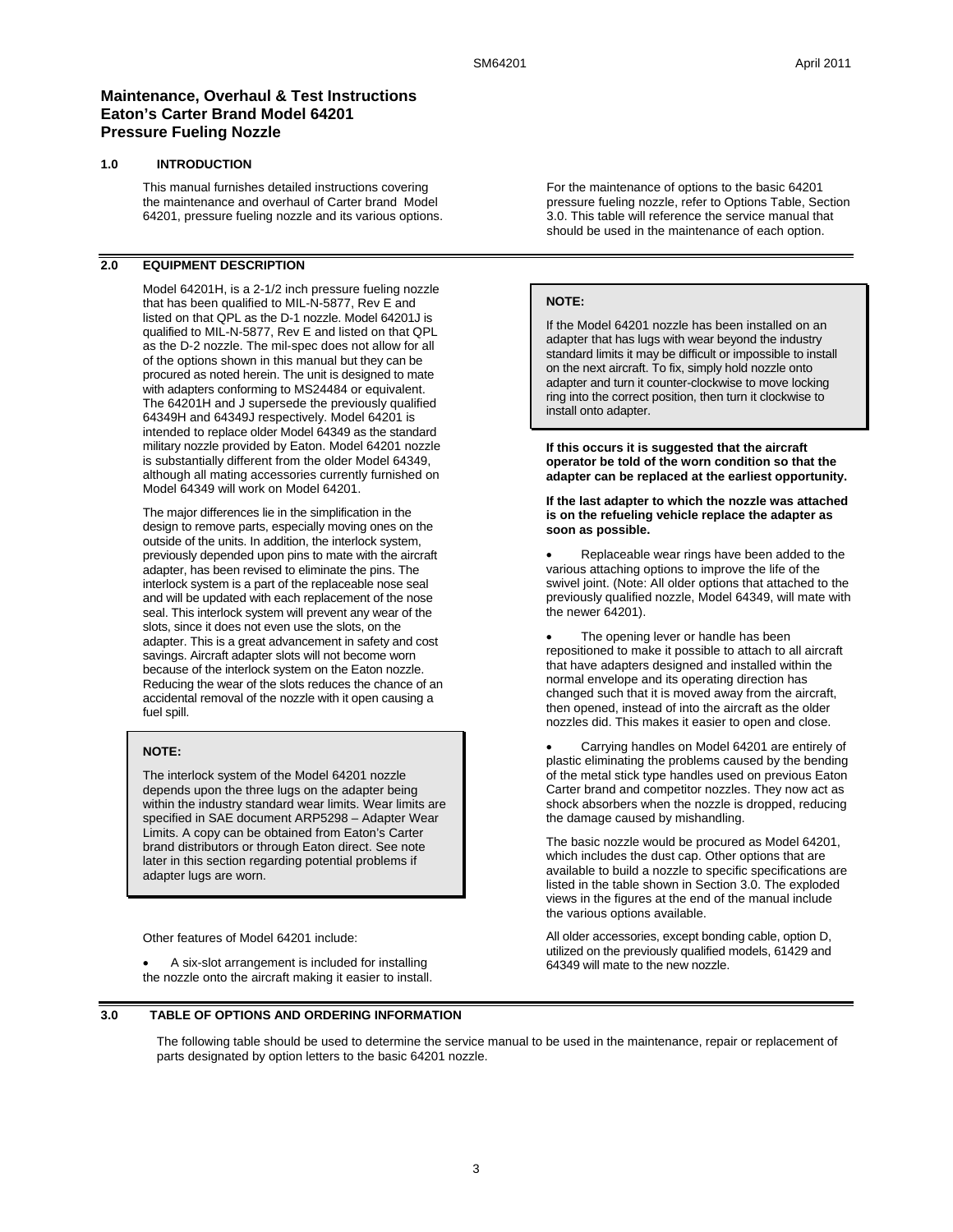| <b>OPTION</b> | <b>PART NUMBER</b> | <b>SERVICE</b><br><b>MANUAL</b> | <b>OPTION</b>     | <b>PART NUMBER</b>   | <b>SERVICE</b><br><b>MANUAL</b> |
|---------------|--------------------|---------------------------------|-------------------|----------------------|---------------------------------|
| A             | 44373-40 (1)       | SM61154                         | U                 | 47234                | SM64201                         |
| в             | 44373-60 (1)       | SM61154                         | W                 | 47063                | SM349MISC                       |
| C             | 44373-100 (1)      | SM61154                         | X                 | 64019N               | SM64019                         |
| D             | 44311              | SM64201                         | 2                 | 43045-1              | SM349MISC                       |
| E             | 41599              | SM64201                         | 2H, 2L, 2P        | 43108-1, -3 & -5     | SM40679                         |
| F             | 44646-**(Note 2)   | SM44646                         | 2K, 2M, 2S        | 47524, 47525 & 44771 | SM64201                         |
| G             | 47449              | SM64201                         | 3D, 3DE, 3H, 3P   | 64015                | SM64015                         |
| н             | 44327              | SM349MISC                       | 4                 | 41600                | SM60129-1                       |
| J             | 44326              | SM349MISC                       | 5                 | 64020N               | SM64020                         |
| K             | 44325              | SM349MISC                       | 6, 6H, 6L, 6P     | 61154                | SM61154                         |
|               | 47536              | SM64201                         | 6Y, 6YH, 6YL, 6YP | 64254                | SM64254                         |
| M             | 47488              | SM64201                         | 7, 7H, 6L, 6P     | 61154                | SM61154                         |
| N             | 47566              | SM349MISC                       | 8, 8H, 8L, 8P     | 61154                | SM61154                         |
| P             | 47537              | SM64201                         | 9                 | 44362                | SM348MISC                       |
| R             | 47232              | SM64201                         | 9H, 9L, 9P        | 43108-1 through -6   | SM40679                         |
| S             | 47401              | SM64201                         |                   |                      |                                 |

Notes: 1. Standard screen shown, some options utilize 41767-\*\* or 47115-\*\* in lieu of 44373-\*\*. \*\* Indicates that the mesh size must be added to get a complete part number, e.g. 44373-100. See SM40679 or SM64019 respectively for further information of these two screens.

- 2. The part number shown is not complete and must include the spring setting (35, 45 or 55) to achieve a complete number.
- 3. Safetly clip (P/N 210641) for the 61154 dry break QD is considered FOD (Foreign Object Damage) and is not included on military nozzle assemblies, however, it can be added as a no cost option.

**The part number of a complete nozzle consists of four basic parts as illustrated below.** 



## PART 2

The following options may be added as Part 2 of the part number as indicated above to order a unit to meet your requirements:

| <b>OPTION</b>  |                                                 | <b>OPTION</b> |                                                                                                 |
|----------------|-------------------------------------------------|---------------|-------------------------------------------------------------------------------------------------|
| <b>LETTER</b>  | <b>DESCRIPTION</b>                              | <b>LETTER</b> | <b>DESCRIPTION</b>                                                                              |
| $^*A$          | Adds 40-mesh screen                             | ĸ             | Adds QD with 2" female camlock Inlet                                                            |
| *B             | Adds 60-mesh screen                             |               | Changes stick handles to circular handle, ex-tended<br>length (for use with hose end regulator) |
| *C             | Adds 100-mesh screen                            | М             | Changes stick handles to circular handle                                                        |
| D              | Adds commercial bonding cable                   | N             | Adds universal (D-1/D/2) Inlet                                                                  |
| E              | Adds vacuum breaker                             | P             | Adds 45° elbow inlet (modified flange to mate with flight<br>refueling male QD adapter)         |
| F <sub>3</sub> | Adds 35 psi hose end regulator                  | Q             | Adds Gammon samping QD                                                                          |
| F <sub>4</sub> | Adds 45 psi hose end regulator                  | R             | Adds nozzle stowage bracket                                                                     |
| F <sub>5</sub> | Adds 55 psi hose end regulator                  | S             | Holder bracket (not needed with option U)                                                       |
| G              | Adds military bonding cable                     | U             | Changes stick handles to stirrup handles                                                        |
| н              | Adds 45° elbow inlet with military flange (D-1) | V             | Adds bonding cable, 2 clip                                                                      |
| J              | Adds straight inlet with military flange (D-2)  | W             | Adds MIL-C-24356 coupling to inlet                                                              |

Options A, B & C only available when a male half, unisex coupling or a ball valve from Part 3. Option A not available with option 2, 9 or M (C only available on M).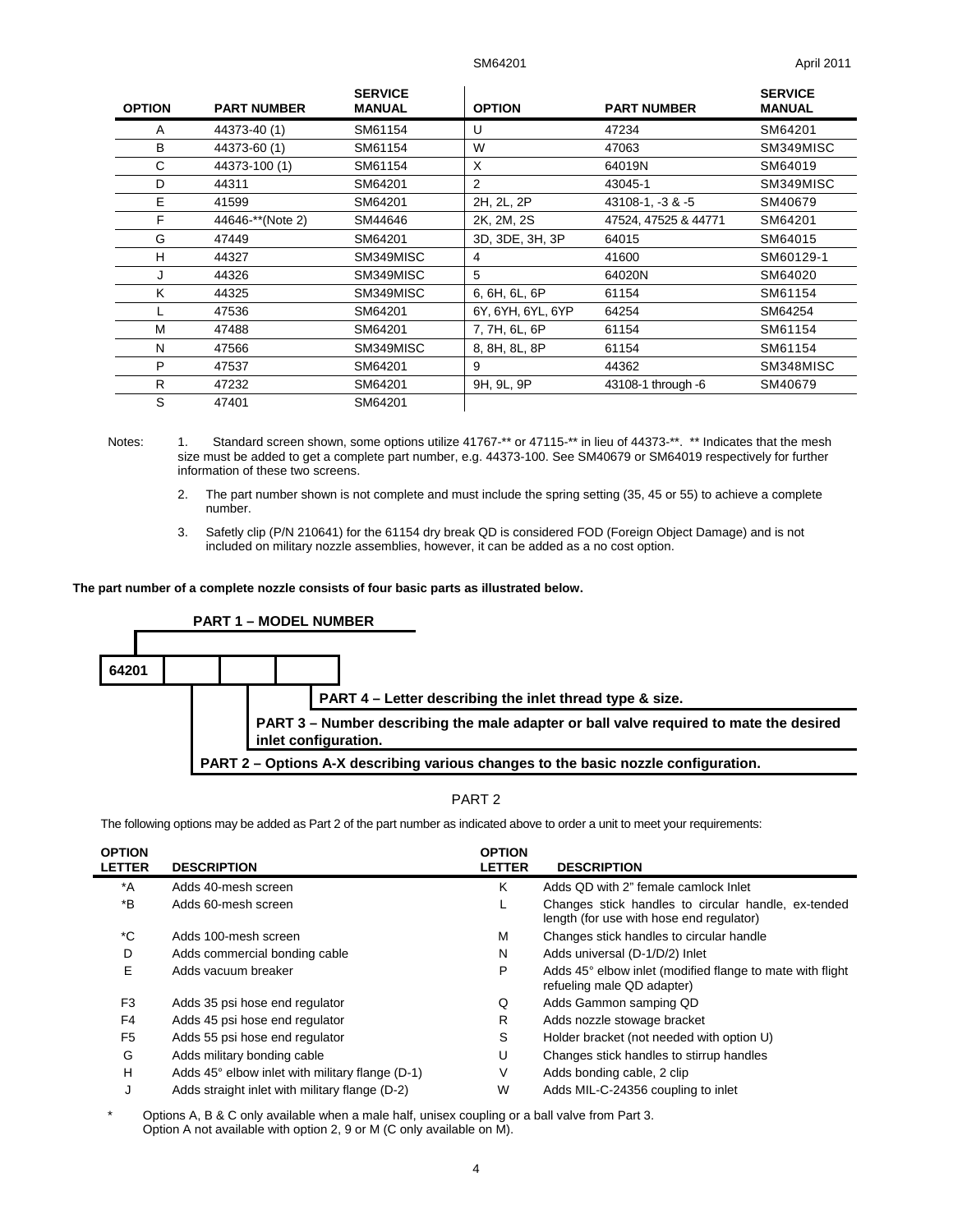### PART 3

One of the numbers below must be included as Part 3, as indicated above, to specify the type of inlet configuration desired. The nozzle may be ordered with the inlet terminating in an adapter half only if desired. In this case leave Part 4 blank. If a female half, either quick disconnect, ball valve or dry break of some configuration is desired, Part 4 must be completed.

| <b>OPTION</b><br><b>LETTER</b> | <b>DESCRIPTION</b>                                                                                        | <b>OPTION</b><br><b>LETTER</b> | <b>DESCRIPTION</b>                                                           |
|--------------------------------|-----------------------------------------------------------------------------------------------------------|--------------------------------|------------------------------------------------------------------------------|
| 2                              | Adds male half adapter to options H or J to<br>connect to 60427 type QD                                   | 6                              | Adds military male adapter half to mate 61154 dry<br>break disconnect.       |
| 3                              | Adds ball valve to options H or J. See SM64015<br>for details.                                            | 6Y                             | Adds male adapter half to mate 64254 low pressure<br>drop dry break          |
| 3D                             | Adds option 3 with glass inspection cap                                                                   |                                | Adds male adapter half to mate 61154 dry break when<br>regulator is used     |
| 3E<br>3DE                      | Adds option 3 with drag ring<br>Adds options 3, 3D and 3E above                                           | 8                              | Adds male adapter half to mate 61154 dry break when<br>regulator is not used |
| 4                              | Adds flight refueling QD adapter (used with<br>option P elbow and/or flanged style hose end<br>regulator) | 9                              | Adds male adapter half to mate with 60427 style quick<br>disconnect          |
| 5                              | Adds 2" valved unisex coupling to inlet                                                                   | X                              | Adds tan non-valved unisex coupling to inlet                                 |

### PART 4

One of the following letters must be included as Part 4 as indicated above to specify the inlet thread and size:

| <b>OPTION</b><br><b>LETTER</b> | <b>DESCRIPTION</b>                 | <b>OPTION</b><br><b>LETTER</b> | <b>DESCRIPTION</b>                                                               |
|--------------------------------|------------------------------------|--------------------------------|----------------------------------------------------------------------------------|
| G                              | Adds 2-1/2" BSPP female disconnect | P                              | Inlet thread - 2" NPT                                                            |
| н                              | Inlet thread - 2%" NPT             | *Q                             | Adds dust cap or plug to camlock inlet                                           |
| κ                              | Adds 4" male camlock               | **S                            | Adds 2" female camlock inlet                                                     |
|                                | Inlet thread - 3" NPT              |                                | Adds 2" female camlock with locking handle to D1 flange<br>with camlock dust cap |

M Adds 4" female camlock

\* Available only with options K (part 2 or 4) or M or S (part 4) only. Adds to option 2 only.

Example: 64201H - D-1 Nozzle with 6-bolt inlet flange and 45° inlet elbow.

 64201CF5J3DEH - D-2 Nozzle with 55 psi regulator, 100-mesh strainer, ball valve with glass inspection port, drag ring and 2½" NPT inlet.

### **4.0 SAFETY INFORMATION**

Model 64201 nozzle is designed to overcome the interlock wear problems associated with previous Eaton Carter brand and Whittaker nozzles. The interlock system is not dependent upon pins in the nozzle engaging the slots in the aircraft adapter. The interlock system in the 64201 is internal and involves the body of the nozzle and the basic aluminum part of the nose seal. The interlock system is refreshed with each replacement of the nose seal.

Safety is still a major concern when handling the nozzle. Certain areas of the nozzle should be inspected periodically to assure that the unit is safe to use.

### 4.1 OPERATING LEVER STOPS

The operating Lever (on-off control) (27) opening and closing is controlled by mechanical stops built into the Body (6) of the unit. This stop is also utilized as a wear strip to prevent wear of the Screws (26) that retain the Lever onto the nozzle. The Knob (38) is a sacrificial part that is also used for wear prevention.

Prior to each fueling of an aircraft it is recommended that the operator check the stop for the Lever to be sure it is functioning correctly. If the stop portion of the Body is worn down to where the Screws are being worn, then the nozzle should be replaced.

If the Knob is worn badly such that the Screws are in danger of being worn then the Knob should be replaced prior to the next refueling.

### 4.2 LEAKAGE DURING REFUELING

Any leakage from the nozzle or the mating joint with the aircraft should be cause for stopping the operation and the nozzle should be replaced. The following paragraphs describe the possible leakage paths with the 64201.

### 4.2.1 NOSE SEAL LEAKAGE

During the refueling operation the operator should note any leakage from any portion of the nozzle. Nose Seal (21) leakage will be apparent if there is fuel dripping or otherwise present at the connection between the nozzle and the aircraft adapter. If any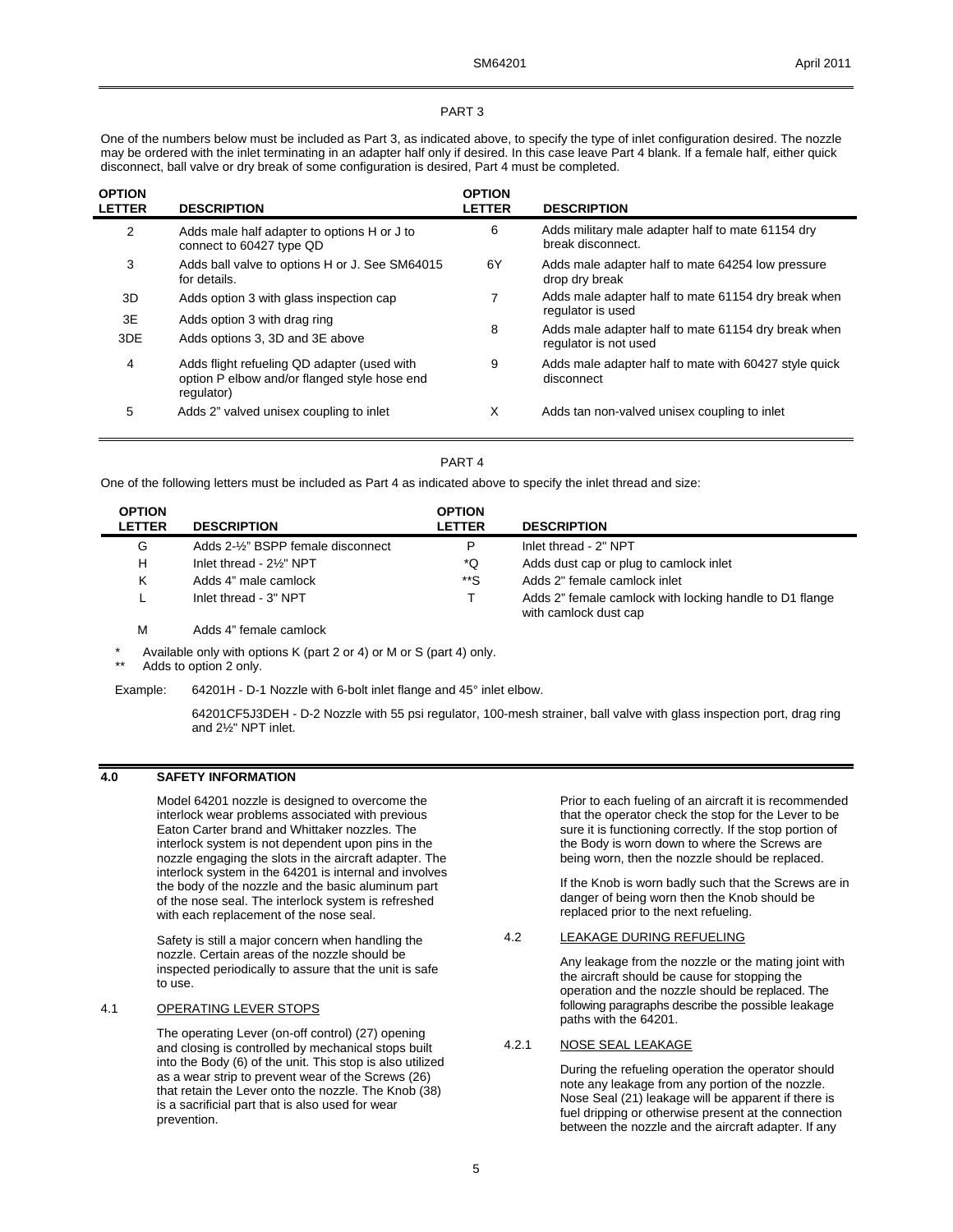leakage is present during refueling, the operation should be stopped and the nozzle replaced. There are two possible leak paths, the Nose Seal (21) or the O-ring (23) around the Nose Seal. The nozzle should be overhauled to prevent future leakage.

#### 4.2.2 OPERATING LEVER LEAKAGE

If leakage is present from the area of the operating Lever (27) then the O-ring (35) will have to be replaced. Refueling should not be continued if such leakage is present.

#### 4.2.3 SWIVEL JOINT LEAKAGE

There are two possible leak paths from the swivel joint of the nozzle, from the O-ring (45) and the seal in the mating part or from the Gasket (2). The latter is highly unlikely. If leakage is present, stop refueling and replace the nozzle.

#### 4.2.4 NOZZLE BODY PLUGS/ACCESSORIES

Model 64201 has two accessories ports in the side of the body. These are shipped from the factory with pipe Plugs (5) installed. Other accessories are available either from Eaton or other manufacturers that can be installed in one or both ports. Tightening the plugs or the accessory can normally stop leakage from either of these ports. Do not refuel with leakage from these devices.

#### 4.2.5 OPERATING NOTES AND WARNINGS

The nozzle was designed to be operated in a fully open position or to be closed. No middle point is provided in the design.

### **STRONG WARNING!**

**The nozzle was not designed to be used with the operating handle in a partially open position, as is the practice of some segments of the services. The handle is not a flow indicator and operating the nozzle in such manner is strongly not recommended as being a safe practice. If the interlock system is worn the nozzle could be removed from the aircraft in an open position, causing a spill.** 

#### 4.2.6 THERMAL EXPANSION

The nozzle is designed for operation up to and including pressure of 180 psi. (The nozzle will withstand and is tested to 300 psi but the military specification has a burst pressure rating of 180 psi. Burst pressure is the pressure that the nozzle can withstand without structural damage but need not be operable after being subjected to that pressure). Pressures caused by thermal changes, thermal expansion can rise dramatically. A temperature change of just 30 degrees in a closed nozzle can raise the pressure within the unit to over 500-psi. The 30-degree temperature change can be from – 10° to +20° F or any other change of this magnitude. The temperature does not have to be high at all to cause the pressure to increase.

### **WARNING!**

Do not leave the nozzle full of fuel and in a completely closed off environment if the temperature is rising. If stored on its hose the hose will offset some of the temperature increase. A thermal relief system should be employed if the nozzle is to be stored in such a condition.

#### **WARNING!**

The use of unisex couplings with a valve or any other valve on the inlet of the nozzle is not recommended and is provided only at the request of the customer. If used and the nozzle/unisex coupling is removed from the hose for storage, drain the nozzle of liquid before storing.

#### **5.0 SPECIAL TOOLS**

The following special tools are recommended for proper repair and or overhaul of the nozzle:

- S204451 Standard three lug bayonet adapter flange or equivalent. (This item should have a handle of a sort mounted to two of the mounting holes to assist in turning it onto the nozzle).
- 6958CG or 6958CH Adapter or equivalent.
- 64201STI Poppet Adjustment Gauge
- 61607 Ball (10 & 11) Assembly Tool
- WL4680 Torque Wrench or Standard torque wrench is required for some disassembly and re-assembly. WL4680 includes several sockets for special usage on Eaton Carter brand products.
- Vernier calibers should be used to inspect the various holes and outside diameters in Section 7. If desired commercially available go – no go pins can be purchased for this purpose from various sources.

The above items are available from your Eaton Carter brand distributor or other commercial sources.

#### **6.0 DISASSEMBLY**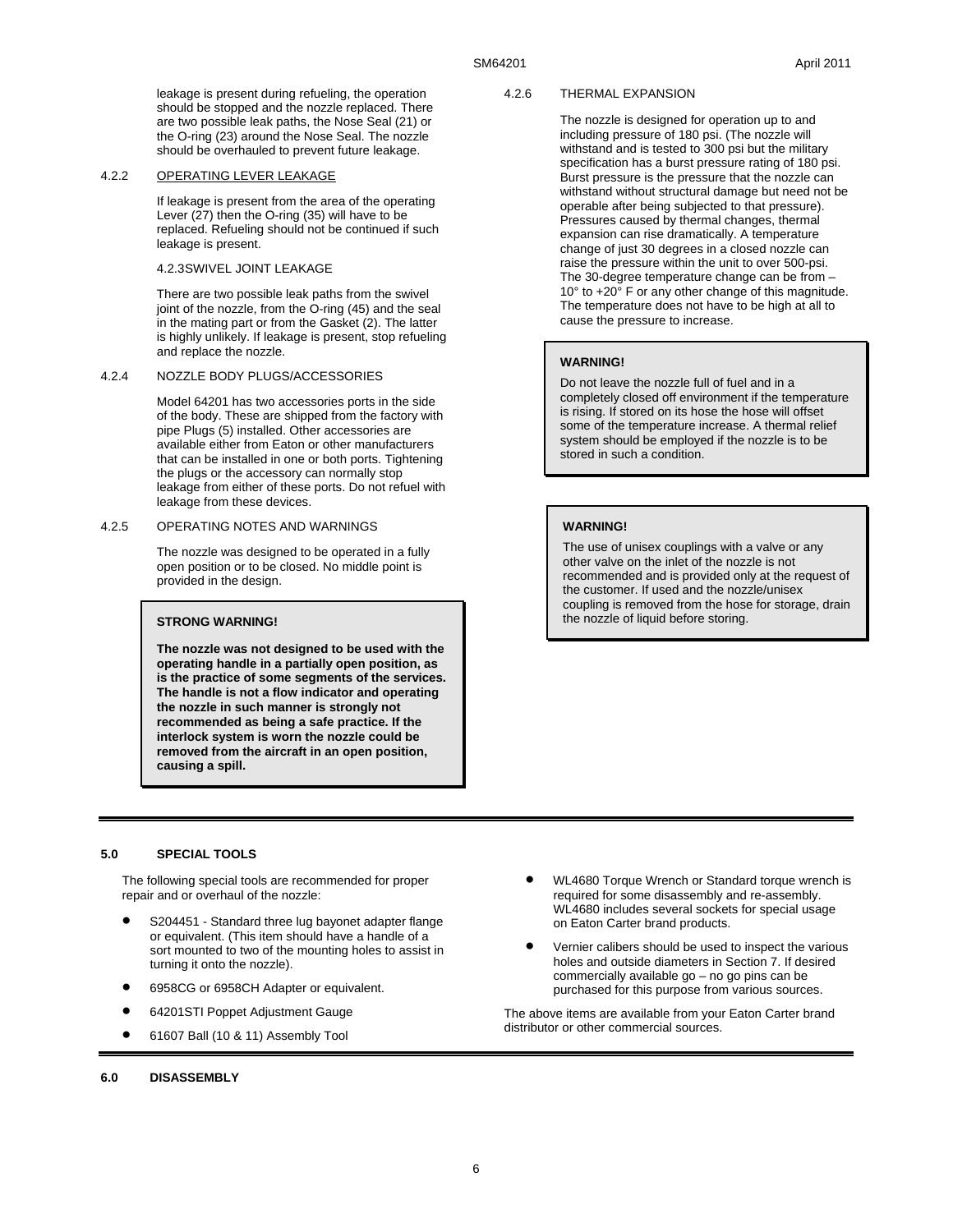6.1 Remove nozzle from end of hose at quick disconnect. Refer to appropriate service manual depending upon type of swivel disconnect utilized.

| <b>SERVICE</b><br><b>MANUAL</b> | <b>DESCRIPTION</b>            |
|---------------------------------|-------------------------------|
| SM61154                         | Dry Break Quick Disconnect    |
| SM64015                         | <b>Ball Valve</b>             |
| SM349MISC                       | Miscellaneous Adapters        |
| SM40679                         | 60427 type QD                 |
| SM64019                         | Unisex Coupling - Non-valved. |
| SM64020                         | Unisex Coupling - Valved      |
| SM64254                         | Low Pressure Drop Dry Break   |
|                                 |                               |

6.2 Screw (1) is a self-locking type screw that utilizes a nylon insert in the threads to affect the resistance required to provide the locking.

#### **Note: Early versions of the nozzle may use a different Screw (1) that has a smaller thread. This thread in the Body (6) will not accept the Ball Tool 61607.**

 They are designed to be reused a number of times before losing their locking affectivity. Using a torque wrench, remove Screw (1) and Gasket (2) from lower half of Body (6), measuring the torque during removal. If the torque is less than  $9.5$  in lbs.  $(0.11 - m \text{ kg})$ discard the screw and replace it with a new one during reassembly. Remove Balls (3), 39 each, from unit by use of the Ball Tool or by hand. On newer nozzles the Ball Tool can be used. If Ball Assy Tool 61607 is available, screw it into the boss from which Screw (1) was removed. Hold the nozzle such that the Tool is below the nozzle and rotate the accessory attached to the nozzle until all Balls (3) have been captured in the Tool. The correct amount of Balls (3) will be captured when the level of Balls (3) reaches the line scribed on the tube of the Tool. If the balls are to be removed by hand (without the tool) hold the bolt hole vertical (pointed down) and allow all ball bearings to fall through the bolt hole. Catch all balls in a container. Some rotation between the Body (6) and the attached accessory may be required to allow 39 Balls (3) to fall out of hole. Remove accessory (refer to appropriate Service Manual). If Clip (4) is to be replaced, use a pair of needle nose pliers to grasp the existing part and pull it from the hole in the Body (6). See Figure 4. Clear the hole of any debris.

Remove Gasket (2) from Screw (1) and discard.

 Remove O-Ring (45) from internal groove in the inlet of the Body (6) and discard.

 Inspect the Ring (46); remove if necessary, for wear or damage. If not worn then leave it in place.

- 6.3 To remove the Cover (44) or Bonding Cable (67 or 79) it is necessary to remove the appropriate Grip (43) or Handle Assembly (72). If the Cover (44) and the Cable (67) are in good condition it is not necessary to remove either at this time. Leave them attached to the Body (6). If they are to be removed, the Screw (41) should be removed with a torque wrench and the removal torque measured. This screw is a self-locking type and is designed to be reused several times before losing its locking capability. If the torque is less than 6.5 in-lbs. (0.078-m kg) discard it and replace it during reassembly.
- 6.4 Remove the Bumper (7) by prying up the thinner end with a wide bladed screwdriver and pealing it off the Body (6). If worn to a point that it no longer protects the Body (6) discard and replace.
- 6.5 If the interlock stowage Holder (69) is present inspect to determine if it needs replacing. If it needs replacing

remove Screws (70) and Washers (71). Discard Holder (69).

- 6.6 Remove the six Screws (8) and Retainer (9).
- 6.7 Using an S204451 Adapter or any other standard 3 lug bayonet adapter, connect the nozzle to it and rotate nozzle clockwise to the open position. Remove nozzle off of adapter.
- 6.8 Remove Lock Plate (10) and four Springs (11).
- 6.9 Rotate operating Arm (27) to open nozzle Poppet (20). Remove Cotter Pin (12) from the assembly and discard. Remove assembly. Check to see that assembly will swivel freely on Insert (18). If not then further disassembly is needed. If further disassembly is necessary continue on to 6.9.1 otherwise go to 6.10. Note: Unless another problem with the assembly has been noted do not disassemble it further.
- 6.9.1 Remove Retaining Ring (14) using a small bladed screwdriver to capture the end of the ring and peel it out of the Poppet (20).
- 6.9.2 Remove Thrust Washers (15), 22 Balls (36). Discard Thrust Washers (15). The balls are tiny so put them in a container for cleaning and future use.
- 6.9.3 Remove Insert (18) and Thrust Washer (19). Discard Thrust Washer.
- 6.10 Pull Nose Seal (21) from unit. If it has been in use for a year or more or if the rubber portion is damaged it should be discarded. This also refreshes the interlock system of the nozzle.
- 6.11 Remove and discard Thrust Washers (22) and Oring (23).
- 6.12 Remove the Plug (5) or any accessory from Port A (Figure 2). This will provide access for later removal of other parts of the unit.
- 6.13 Remove and discard Cotter Pin (24). Rotate Link (28) to gain access to Pin (29) with an Allen wrench. Hold Pin (29) in place and unscrew Nut (25). Remove Pin (29). (Note that older links will be red in color while the newer ones will be natural stainless steel in color. Both are fine to use.)
- 6.14 The Shaft (32), Washer (30), Pin (31) and Link (28) can now be removed from the Body (6).
- 6.15 Remove Screws (26) and Arm (27) with parts holding Knob (38) in place. Put aside for later disassembly. Pull Shaft Assembly (33) from Body (6). Note on older nozzles Bearing (36A) may not be present. Bearing (36) and Thrust Washer (34) may be used in lieu of Bearing (36A) The single Bearing (36A) is the latest configuration. The Bearing (36A) is flanged and must be removed from the inside of the Body (6). Regardless of which is present remove and discard the bearing and thrust washer if present.
- 6.16 The Bearing (36) Washers (34) and O-ring (35) can now be removed from the outside of the Body (6). The Bearing (36) may be difficult to remove. Care should be taken to not damage the bore of the Body (6) especially if a sharp tool is used for removal. It is recommended that a Teflon rod of .690 ± .002 inches diameter (17.526  $\pm$  .051 mm) be used for this purpose. Discard all of the parts removed from the shaft bore.
- 6.17 Remove Screw (37), Nut (40) and Washer (39) to replace Knob (38).
- 6.18 Note: Do not remove Pin (6A) from Body (6) for any reason unless it is damaged and is to be replaced. This is an integral part of the interlock system.
- 6.19 On option E remove the Vacuum Breaker (55) only if replacement is required. The Vacuum Breaker (57)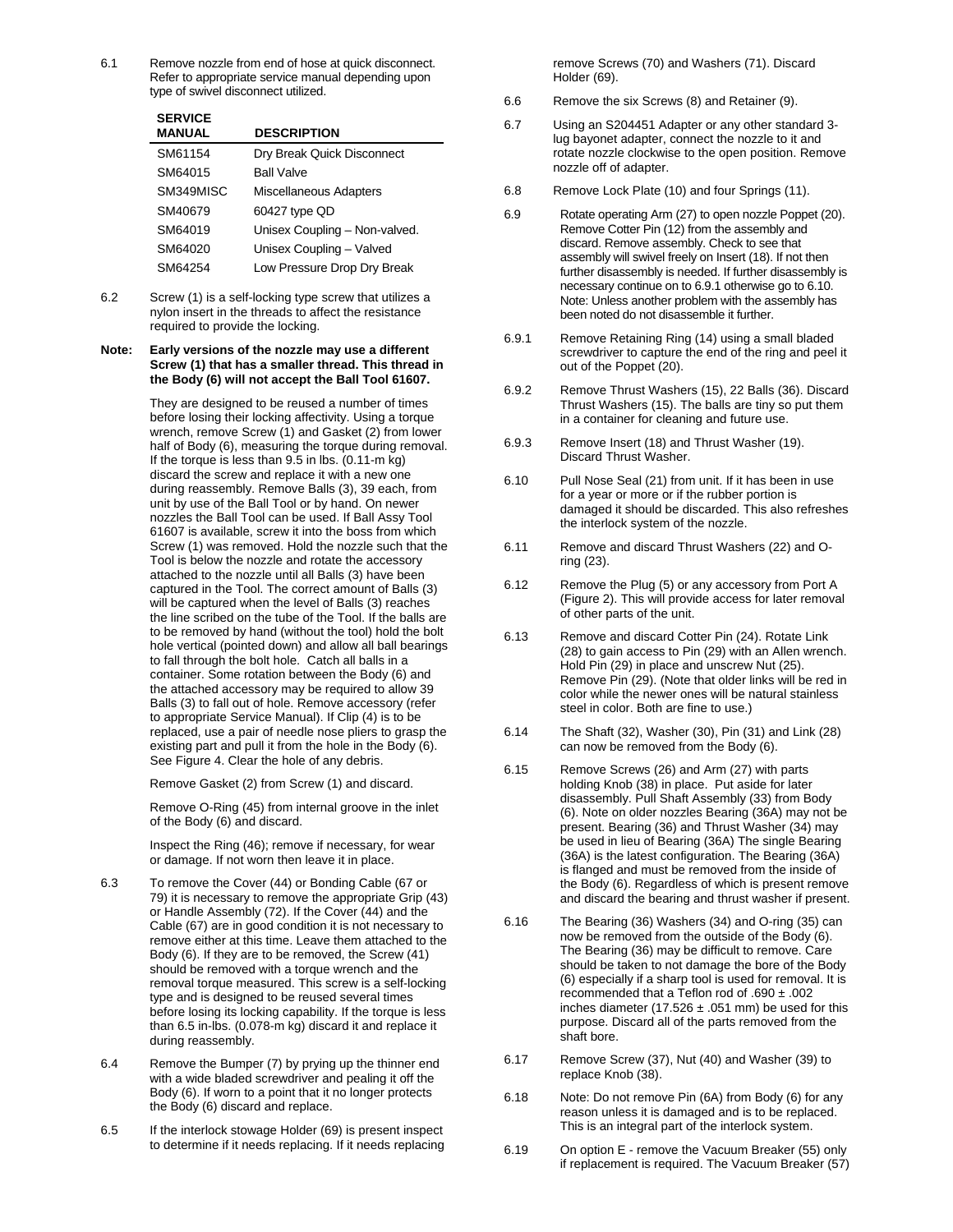is not economical to repair and should be replaced, if needed, as a complete assem-bly. **Attempts to** 

#### **7.0 INSPECTION**

It is recommended that all O-rings (23), (35) & (45), Gasket (2), Thrust Washers (19), (22) & (34), Nose Seal (21) & Cotter Pins (12) & (24), Knob (38) and Bearings (36) and (36A) be replaced upon every overhaul. It may also be necessary to replace Grip (43) and Bumper (7) depending upon wear. If Poppet assembly has been disassembled then Thrust Washers (15) and (19) should also be discarded. Inspect all metal parts for dings, gouges, abrasions, etc. Use 320 grit paper to smooth and remove sharp edges. Replace any part with damage exceeding 15% of local wall thickness. Use alodine 1200 to touch up bared aluminum. Precisely measure the following items. Replace any part that exceeds the identified maximum or minimum wear limits:

- Both holes in item 28 Link .196 inch (4.98 mm) diameter max. & .318 inch (8.08 mm) diameter max.
- Hole in item 32 Shaft .198 inch (5.03 mm) diameter max.

#### **8.0 REASSEMBLY**

- 8.1 Reassemble in reverse order of disassembly (Refer to Figure 2), observing the following:
- 8.1.1 Make certain all components are clean and free from oil, grease, or any other corrosion resistant compound on all interior or exterior surfaces. Wash all parts with cleaning solvent, and dry thoroughly with a clean, lint-free cloth or compressed air.

#### **WARNING:**

Use cleaning solvent in a well-ventilated area. Avoid breathing of fumes and excessive solvent contact with skin. Keep away from open flame

 DO NOT use any form of grease on Balls (3) and be certain to install proper number of balls in each hole of Body (6) and collar assembly. The use of Tool 61607 will facilitate the counting and assembly of the Balls (3) back into the unit. Also make sure that Clip (4) is installed properly to maintain continuity through the unit. Refer to Figure 4 for installation information.

 NOTE: A light coat of petroleum jelly can be applied to all o-rings, springs, and non-locking screws for ease of installation.

8.1.2 When installing Pin (31) in place it can be inserted into the Link (28) and Shaft (32) outside of the body and held in place by a small piece of tape while assembling into the unit. Be sure to remove the tape afterwards. One can also hold the pin in place with one finger while inserting.

> Reinstall the Plug (5) after completing assembly of the internal parts of the nozzle.

 NOTE: The Plug (5) has a sealant already in place and can be reused for several times. If Teflon tape is used on reinstallation, do not utilize more than 1 1/2 wraps of tape. Excessive use of tape could lead to the cracking of the Body (6).

8.1.3 If the Poppet assembly was disassembled a coating of petroleum jelly and the use of tweezers to install the small Balls (16) will make the job easier. There are 22 of the balls.

#### **repair this unit may result in fuel spills.**

- Bearing diameter of item 31 Pin .186 inch (4.70 mm) diameter min.
- Shaft of the Shaft Assembly (33) No part of it shall be less than .621 inch (15.77 mm).
- Ring (10) Visually check for wear on the corners of the tabs protruding from the outer diameter. If the corners are rounded off, replace this part.
- Wire Race (45) If the diameter of the wire is less than 0.075 inches (1.905 mm) at any place around the major diameter or there are obvious worn or flat spots replace it.
- Retainer (9) Carefully inspect for any cracks in the part. Replace as needed.
- Inspect Holder (69) if present for wear that will cause the item to be non-functionable.
- 8.1.4 When reinstalling the Nose Seal (21) care should be taken to position it with two lugs placed within the large grooves in the Body (6) and the flat part of the tongue of the nose seal up against the Crank (28) when the operating Arm (27) is in the nozzle open position. Seat the Nose Seal (21) into the Body (6).
- 8.1.5 The standard poppet adjustment tool used on previous Carter nozzles will not work on the 64200. A good starting point in adjusting the poppet is to bottom the poppet onto the Shaft (32) with the nozzle open, then back it out approximately 1.75 turns. Once the adjustment is made, rotate the Poppet toward the tightening direction until the next slot in the Poppet (20) is in line with the hole in the Shaft (32). Insert the Cotter Pin (12) but do not bend the ends at this time. Close the nozzle and measure the distance from the top face of the poppet to the top face of the exposed Body (6). It should be  $0.491 \pm 0.010$  (12.47  $\pm 0.25$ ) mm). If not within this range remove the cotter pin and readjust until the correct dimension is achieved. Then bend over the ends of the Cotter Pin (12) to retain in place in accordance with Figure 5. Note it is important that the correct length of Cotter Pin (12) is utilized for the assembly.
- 8.1.6 Use the adapter to rotate the nose seal counterclockwise to the nozzle-closed position.
- 8.1.7 Install Plate (10) and Springs (11) noting that the four indentations on the plate must fit into each of the four springs.
- 8.1.8 Hold the Plate (10) in position and install the Retainer (9) with the six Screws (8). These screws should be torqued to 50 in-lbs. (0.58 m-kg).
- 8.1.9 Reinstall the Bumper (7).
- 8.1.10 If the Grip (43) or Handle (90 or 91) requires replacing due to wear or the replacement of the Cover (44), the new Grips (43) or Handle (90 or 91) shall be reinstalled using the appropriate screws and washers.
- 8.1.11 Note that Bearing (36A) must be installed into the handle shaft hole in the Body (6) from the inside and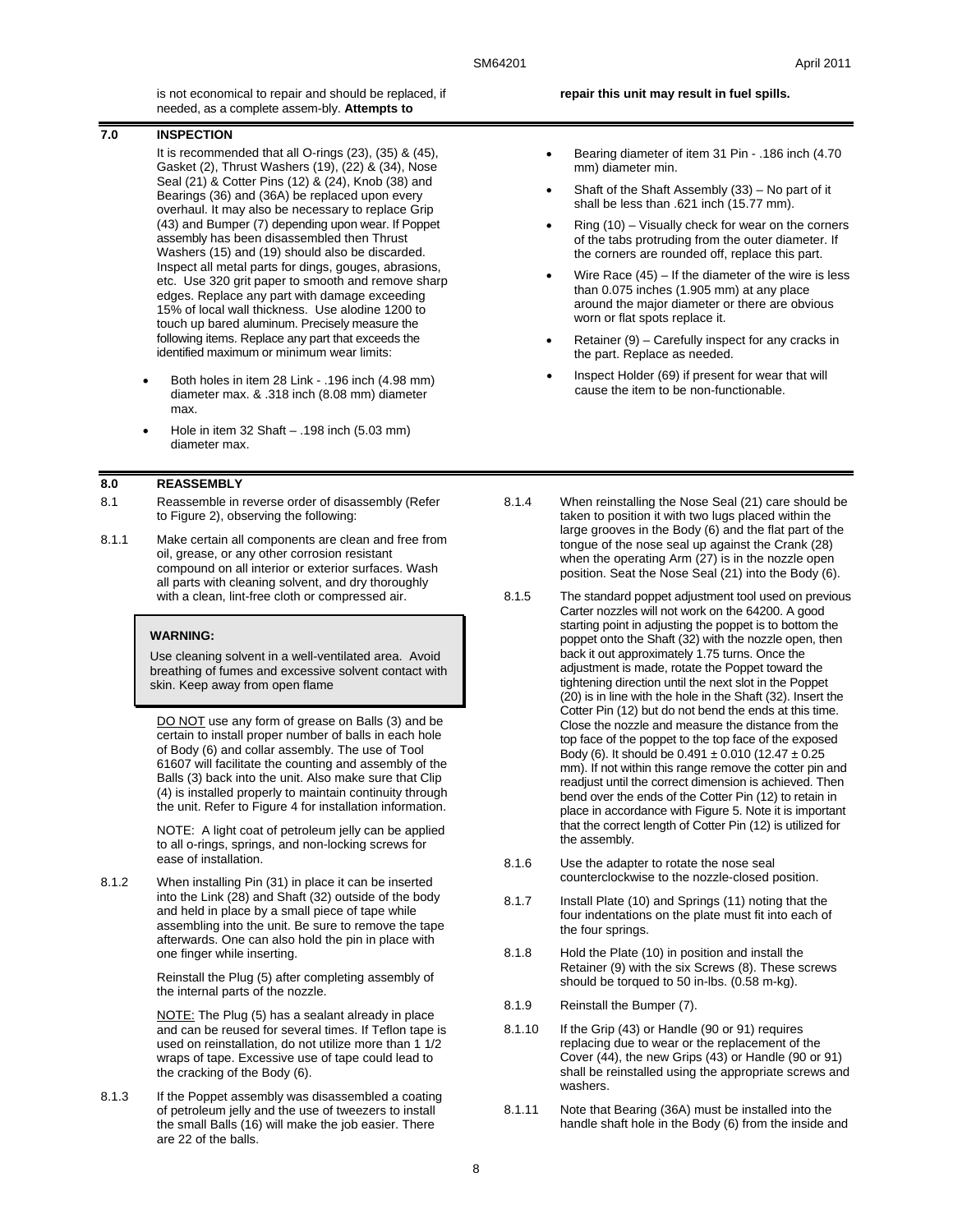must be seated in place prior to installing the Crank Shaft Assembly (33).

Test media shall be JP-4, Jet A or odorless kerosene,

adapter, Carter 6958CG or CH or equivalent and the nozzle valve actuated by use of the crank Lever (14) from the fully closed to fully open position a minimum

Table 1.0 tabulates the parts and sub-assemblies comprising Model 64201 pressure fueling nozzle. The item numbers of the table are keyed to the

9.1 The following test procedures will be accomplished

9.3.1 The nozzle shall be inserted and locked into a test

**9.0 TEST**

after overhaul:

commercial solvent 140.

**10.0 ILLUSTRATED PARTS CATALOG**

9.2 Test conditions

9.3 Functional Test

of five times. There shall be no evidence of binding or excessive force required for valve actuation.

- 9.4 Leakage Test
- 9.4.1 With the nozzle outlet in the normal open position and the test adapter outlet closed, pressurize the inlet to five psi and hold for one-minute minimum. There shall be no evidence of external leakage from the nozzle.
- 9.4.2 Repeat the leakage test at 60 psi and 120 psi.
- 9.4.3 Close and disengage the nozzle and repeat 9.4.1 and 9.4.2.

exploded views of the nozzle diagrammed in figures 1 through 4.

#### **TABLE 1.0**

The following table presents all items used in the basic 64201 nozzle and its possible options. The column headed by "Spares/10 Units/Yr." represents our best estimate as to the spare parts needed to

support 10 basic nozzles (and some of its options) for a one-year period. All items that show a need for 10 or more items are provided in the basic overhaul kit.

| 220484<br><b>Screw</b><br>All newer nozzles<br>$-10$<br>1<br>221107<br>$\mathbf{1}$<br>Earlier nozzles<br><b>Screw</b><br>$\overline{2}$<br>MS29512-03<br>Gasket<br>$\mathbf{1}$<br>All<br>10<br>Ball<br>3<br>221075<br>39<br>All<br>$\blacksquare$<br>209853<br>Clip, continuity<br>All<br>$\mathbf{1}$<br>10<br>4<br>210388<br>$\overline{2}$<br>5<br>Plug<br>All except E<br>$\overline{\phantom{a}}$<br>6<br>$\mathbf{1}$<br>47367<br><b>Body Assembly</b><br>All<br>$\blacksquare$<br>6A<br>.156-.500LDP<br>$\mathbf{1}$<br>Pin (Not a spare part - not shown)<br>All<br>$\qquad \qquad \blacksquare$<br>47367<br>$\mathbf{1}$<br>All<br>6B<br>Body (Not a spare part - not shown)<br>$\blacksquare$<br>$\overline{7}$<br>220999<br><b>Bumper</b><br>$\mathbf{1}$<br>All<br>10<br>6<br>All<br>8<br>NAS1351-3-8P<br><b>Screw</b><br>$\overline{a}$<br>9<br>220995<br>$\mathbf{1}$<br>All<br>Retainer<br>$\blacksquare$<br>$\mathbf{1}$<br>221120<br>All<br>10<br>Plate, Interlock<br>-<br>C0240-020-0810S<br>Spring, Interlock<br>$\overline{4}$<br>All<br>11<br>$\blacksquare$<br>GF24665-368<br><b>Cotter Pin</b><br>$\mathbf{1}$<br>All<br>12<br>10<br>$\mathbf{1}$<br>13<br>221617<br>Ring, Backup<br>All<br>10<br><b>RRN-100S</b><br>$\mathbf{1}$<br>All<br>14<br>Ring, Retaining<br>$\overline{2}$<br>Washer, Thrust<br>15<br>91124A111<br>All<br>10<br>GF19060-508<br>Ball<br>22<br>16<br>All<br>$\blacksquare$<br>17<br>Left intentionally blank<br>221008<br>18<br>Insert, Poppet<br>$\mathbf{1}$<br>All<br>95606A260<br>$\mathbf{1}$<br>19<br>Washer, Thrust<br>All<br>10<br>$\mathbf{1}$<br>20<br>221010<br>Poppet<br>All<br>$\overline{a}$<br>47368<br>Nose Seal, Interlock Assembly<br>21<br>All<br>1<br>10<br>221011<br>Washer, Thrust<br>$\boldsymbol{2}$<br>22<br>All<br>20<br>201201-148<br>$\mathbf{1}$<br>All<br>23<br>O-ring<br>10<br>$\mathbf{1}$<br>24<br>GF24665-1013<br><b>Cotter Pin</b><br>All<br>10<br>GF320C4<br>$\mathbf{1}$<br>25<br><b>Nut</b><br>All<br>$\overline{\phantom{a}}$<br>3<br>26<br>221012<br><b>Screw</b><br>All<br>$\overline{a}$<br>221017<br>27<br>Arm, Crank<br>$\mathbf{1}$<br>All<br>2<br>220994<br>Link<br>$\mathbf{1}$<br>All<br>28<br>29<br>221014<br>Pin, Crank<br>$\mathbf{1}$<br>All<br>$\overline{\phantom{a}}$ | Item<br>No. | <b>Part Number</b> | <b>Description</b> | Qty/<br>Assy | Used on<br>Option | Spares/10<br>Units/Yr. |
|------------------------------------------------------------------------------------------------------------------------------------------------------------------------------------------------------------------------------------------------------------------------------------------------------------------------------------------------------------------------------------------------------------------------------------------------------------------------------------------------------------------------------------------------------------------------------------------------------------------------------------------------------------------------------------------------------------------------------------------------------------------------------------------------------------------------------------------------------------------------------------------------------------------------------------------------------------------------------------------------------------------------------------------------------------------------------------------------------------------------------------------------------------------------------------------------------------------------------------------------------------------------------------------------------------------------------------------------------------------------------------------------------------------------------------------------------------------------------------------------------------------------------------------------------------------------------------------------------------------------------------------------------------------------------------------------------------------------------------------------------------------------------------------------------------------------------------------------------------------------------------------------------------------------------------------------------------------------------------------------------------------------------------------------------------------------------------------------------------------------------------------------------------------------------------------------------------------------------------------------------------------------------|-------------|--------------------|--------------------|--------------|-------------------|------------------------|
|                                                                                                                                                                                                                                                                                                                                                                                                                                                                                                                                                                                                                                                                                                                                                                                                                                                                                                                                                                                                                                                                                                                                                                                                                                                                                                                                                                                                                                                                                                                                                                                                                                                                                                                                                                                                                                                                                                                                                                                                                                                                                                                                                                                                                                                                              |             |                    |                    |              |                   |                        |
|                                                                                                                                                                                                                                                                                                                                                                                                                                                                                                                                                                                                                                                                                                                                                                                                                                                                                                                                                                                                                                                                                                                                                                                                                                                                                                                                                                                                                                                                                                                                                                                                                                                                                                                                                                                                                                                                                                                                                                                                                                                                                                                                                                                                                                                                              |             |                    |                    |              |                   |                        |
|                                                                                                                                                                                                                                                                                                                                                                                                                                                                                                                                                                                                                                                                                                                                                                                                                                                                                                                                                                                                                                                                                                                                                                                                                                                                                                                                                                                                                                                                                                                                                                                                                                                                                                                                                                                                                                                                                                                                                                                                                                                                                                                                                                                                                                                                              |             |                    |                    |              |                   |                        |
|                                                                                                                                                                                                                                                                                                                                                                                                                                                                                                                                                                                                                                                                                                                                                                                                                                                                                                                                                                                                                                                                                                                                                                                                                                                                                                                                                                                                                                                                                                                                                                                                                                                                                                                                                                                                                                                                                                                                                                                                                                                                                                                                                                                                                                                                              |             |                    |                    |              |                   |                        |
|                                                                                                                                                                                                                                                                                                                                                                                                                                                                                                                                                                                                                                                                                                                                                                                                                                                                                                                                                                                                                                                                                                                                                                                                                                                                                                                                                                                                                                                                                                                                                                                                                                                                                                                                                                                                                                                                                                                                                                                                                                                                                                                                                                                                                                                                              |             |                    |                    |              |                   |                        |
|                                                                                                                                                                                                                                                                                                                                                                                                                                                                                                                                                                                                                                                                                                                                                                                                                                                                                                                                                                                                                                                                                                                                                                                                                                                                                                                                                                                                                                                                                                                                                                                                                                                                                                                                                                                                                                                                                                                                                                                                                                                                                                                                                                                                                                                                              |             |                    |                    |              |                   |                        |
|                                                                                                                                                                                                                                                                                                                                                                                                                                                                                                                                                                                                                                                                                                                                                                                                                                                                                                                                                                                                                                                                                                                                                                                                                                                                                                                                                                                                                                                                                                                                                                                                                                                                                                                                                                                                                                                                                                                                                                                                                                                                                                                                                                                                                                                                              |             |                    |                    |              |                   |                        |
|                                                                                                                                                                                                                                                                                                                                                                                                                                                                                                                                                                                                                                                                                                                                                                                                                                                                                                                                                                                                                                                                                                                                                                                                                                                                                                                                                                                                                                                                                                                                                                                                                                                                                                                                                                                                                                                                                                                                                                                                                                                                                                                                                                                                                                                                              |             |                    |                    |              |                   |                        |
|                                                                                                                                                                                                                                                                                                                                                                                                                                                                                                                                                                                                                                                                                                                                                                                                                                                                                                                                                                                                                                                                                                                                                                                                                                                                                                                                                                                                                                                                                                                                                                                                                                                                                                                                                                                                                                                                                                                                                                                                                                                                                                                                                                                                                                                                              |             |                    |                    |              |                   |                        |
|                                                                                                                                                                                                                                                                                                                                                                                                                                                                                                                                                                                                                                                                                                                                                                                                                                                                                                                                                                                                                                                                                                                                                                                                                                                                                                                                                                                                                                                                                                                                                                                                                                                                                                                                                                                                                                                                                                                                                                                                                                                                                                                                                                                                                                                                              |             |                    |                    |              |                   |                        |
|                                                                                                                                                                                                                                                                                                                                                                                                                                                                                                                                                                                                                                                                                                                                                                                                                                                                                                                                                                                                                                                                                                                                                                                                                                                                                                                                                                                                                                                                                                                                                                                                                                                                                                                                                                                                                                                                                                                                                                                                                                                                                                                                                                                                                                                                              |             |                    |                    |              |                   |                        |
|                                                                                                                                                                                                                                                                                                                                                                                                                                                                                                                                                                                                                                                                                                                                                                                                                                                                                                                                                                                                                                                                                                                                                                                                                                                                                                                                                                                                                                                                                                                                                                                                                                                                                                                                                                                                                                                                                                                                                                                                                                                                                                                                                                                                                                                                              |             |                    |                    |              |                   |                        |
|                                                                                                                                                                                                                                                                                                                                                                                                                                                                                                                                                                                                                                                                                                                                                                                                                                                                                                                                                                                                                                                                                                                                                                                                                                                                                                                                                                                                                                                                                                                                                                                                                                                                                                                                                                                                                                                                                                                                                                                                                                                                                                                                                                                                                                                                              |             |                    |                    |              |                   |                        |
|                                                                                                                                                                                                                                                                                                                                                                                                                                                                                                                                                                                                                                                                                                                                                                                                                                                                                                                                                                                                                                                                                                                                                                                                                                                                                                                                                                                                                                                                                                                                                                                                                                                                                                                                                                                                                                                                                                                                                                                                                                                                                                                                                                                                                                                                              |             |                    |                    |              |                   |                        |
|                                                                                                                                                                                                                                                                                                                                                                                                                                                                                                                                                                                                                                                                                                                                                                                                                                                                                                                                                                                                                                                                                                                                                                                                                                                                                                                                                                                                                                                                                                                                                                                                                                                                                                                                                                                                                                                                                                                                                                                                                                                                                                                                                                                                                                                                              |             |                    |                    |              |                   |                        |
|                                                                                                                                                                                                                                                                                                                                                                                                                                                                                                                                                                                                                                                                                                                                                                                                                                                                                                                                                                                                                                                                                                                                                                                                                                                                                                                                                                                                                                                                                                                                                                                                                                                                                                                                                                                                                                                                                                                                                                                                                                                                                                                                                                                                                                                                              |             |                    |                    |              |                   |                        |
|                                                                                                                                                                                                                                                                                                                                                                                                                                                                                                                                                                                                                                                                                                                                                                                                                                                                                                                                                                                                                                                                                                                                                                                                                                                                                                                                                                                                                                                                                                                                                                                                                                                                                                                                                                                                                                                                                                                                                                                                                                                                                                                                                                                                                                                                              |             |                    |                    |              |                   |                        |
|                                                                                                                                                                                                                                                                                                                                                                                                                                                                                                                                                                                                                                                                                                                                                                                                                                                                                                                                                                                                                                                                                                                                                                                                                                                                                                                                                                                                                                                                                                                                                                                                                                                                                                                                                                                                                                                                                                                                                                                                                                                                                                                                                                                                                                                                              |             |                    |                    |              |                   |                        |
|                                                                                                                                                                                                                                                                                                                                                                                                                                                                                                                                                                                                                                                                                                                                                                                                                                                                                                                                                                                                                                                                                                                                                                                                                                                                                                                                                                                                                                                                                                                                                                                                                                                                                                                                                                                                                                                                                                                                                                                                                                                                                                                                                                                                                                                                              |             |                    |                    |              |                   |                        |
|                                                                                                                                                                                                                                                                                                                                                                                                                                                                                                                                                                                                                                                                                                                                                                                                                                                                                                                                                                                                                                                                                                                                                                                                                                                                                                                                                                                                                                                                                                                                                                                                                                                                                                                                                                                                                                                                                                                                                                                                                                                                                                                                                                                                                                                                              |             |                    |                    |              |                   |                        |
|                                                                                                                                                                                                                                                                                                                                                                                                                                                                                                                                                                                                                                                                                                                                                                                                                                                                                                                                                                                                                                                                                                                                                                                                                                                                                                                                                                                                                                                                                                                                                                                                                                                                                                                                                                                                                                                                                                                                                                                                                                                                                                                                                                                                                                                                              |             |                    |                    |              |                   |                        |
|                                                                                                                                                                                                                                                                                                                                                                                                                                                                                                                                                                                                                                                                                                                                                                                                                                                                                                                                                                                                                                                                                                                                                                                                                                                                                                                                                                                                                                                                                                                                                                                                                                                                                                                                                                                                                                                                                                                                                                                                                                                                                                                                                                                                                                                                              |             |                    |                    |              |                   |                        |
|                                                                                                                                                                                                                                                                                                                                                                                                                                                                                                                                                                                                                                                                                                                                                                                                                                                                                                                                                                                                                                                                                                                                                                                                                                                                                                                                                                                                                                                                                                                                                                                                                                                                                                                                                                                                                                                                                                                                                                                                                                                                                                                                                                                                                                                                              |             |                    |                    |              |                   |                        |
|                                                                                                                                                                                                                                                                                                                                                                                                                                                                                                                                                                                                                                                                                                                                                                                                                                                                                                                                                                                                                                                                                                                                                                                                                                                                                                                                                                                                                                                                                                                                                                                                                                                                                                                                                                                                                                                                                                                                                                                                                                                                                                                                                                                                                                                                              |             |                    |                    |              |                   |                        |
|                                                                                                                                                                                                                                                                                                                                                                                                                                                                                                                                                                                                                                                                                                                                                                                                                                                                                                                                                                                                                                                                                                                                                                                                                                                                                                                                                                                                                                                                                                                                                                                                                                                                                                                                                                                                                                                                                                                                                                                                                                                                                                                                                                                                                                                                              |             |                    |                    |              |                   |                        |
|                                                                                                                                                                                                                                                                                                                                                                                                                                                                                                                                                                                                                                                                                                                                                                                                                                                                                                                                                                                                                                                                                                                                                                                                                                                                                                                                                                                                                                                                                                                                                                                                                                                                                                                                                                                                                                                                                                                                                                                                                                                                                                                                                                                                                                                                              |             |                    |                    |              |                   |                        |
|                                                                                                                                                                                                                                                                                                                                                                                                                                                                                                                                                                                                                                                                                                                                                                                                                                                                                                                                                                                                                                                                                                                                                                                                                                                                                                                                                                                                                                                                                                                                                                                                                                                                                                                                                                                                                                                                                                                                                                                                                                                                                                                                                                                                                                                                              |             |                    |                    |              |                   |                        |
|                                                                                                                                                                                                                                                                                                                                                                                                                                                                                                                                                                                                                                                                                                                                                                                                                                                                                                                                                                                                                                                                                                                                                                                                                                                                                                                                                                                                                                                                                                                                                                                                                                                                                                                                                                                                                                                                                                                                                                                                                                                                                                                                                                                                                                                                              |             |                    |                    |              |                   |                        |
|                                                                                                                                                                                                                                                                                                                                                                                                                                                                                                                                                                                                                                                                                                                                                                                                                                                                                                                                                                                                                                                                                                                                                                                                                                                                                                                                                                                                                                                                                                                                                                                                                                                                                                                                                                                                                                                                                                                                                                                                                                                                                                                                                                                                                                                                              |             |                    |                    |              |                   |                        |
|                                                                                                                                                                                                                                                                                                                                                                                                                                                                                                                                                                                                                                                                                                                                                                                                                                                                                                                                                                                                                                                                                                                                                                                                                                                                                                                                                                                                                                                                                                                                                                                                                                                                                                                                                                                                                                                                                                                                                                                                                                                                                                                                                                                                                                                                              |             |                    |                    |              |                   |                        |
|                                                                                                                                                                                                                                                                                                                                                                                                                                                                                                                                                                                                                                                                                                                                                                                                                                                                                                                                                                                                                                                                                                                                                                                                                                                                                                                                                                                                                                                                                                                                                                                                                                                                                                                                                                                                                                                                                                                                                                                                                                                                                                                                                                                                                                                                              |             |                    |                    |              |                   |                        |
|                                                                                                                                                                                                                                                                                                                                                                                                                                                                                                                                                                                                                                                                                                                                                                                                                                                                                                                                                                                                                                                                                                                                                                                                                                                                                                                                                                                                                                                                                                                                                                                                                                                                                                                                                                                                                                                                                                                                                                                                                                                                                                                                                                                                                                                                              |             |                    |                    |              |                   |                        |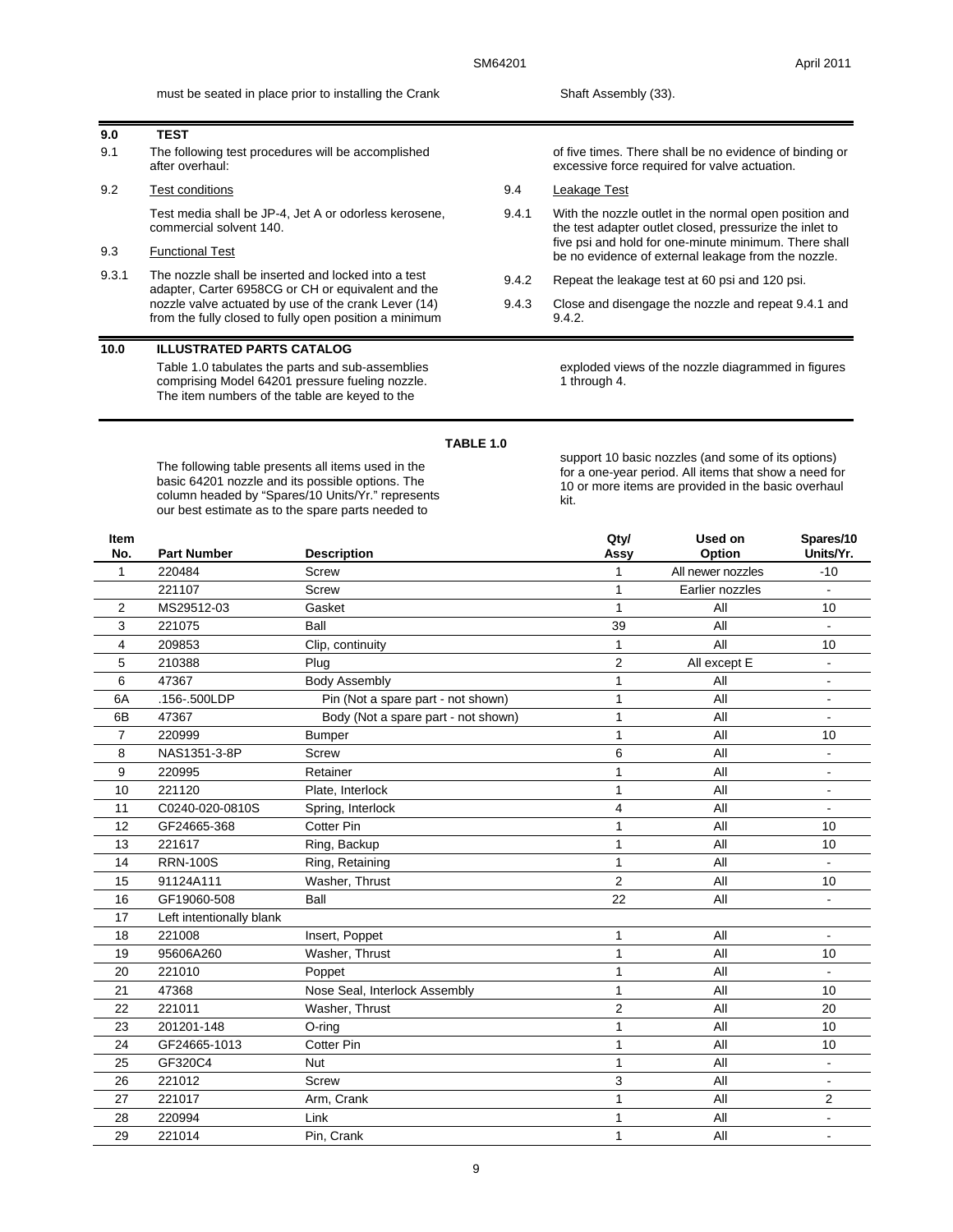SM64201 April 2011

| Item<br>No. | <b>Part Number</b> | <b>Description</b>                                                | Qty/<br>Assy            | Used on<br>Option          | Spares/10<br>Units/Yr.       |
|-------------|--------------------|-------------------------------------------------------------------|-------------------------|----------------------------|------------------------------|
| 30          | 5702-240-30Z2      | Washer                                                            | 1                       | All                        |                              |
| 31          | D9-437             | Pin                                                               | 1                       | All                        |                              |
| 32          | 221005             | Shaft                                                             | 1                       | All                        | $\qquad \qquad \blacksquare$ |
| 33          | 47209              | Shaft Assembly, Crank                                             | 1                       | All                        |                              |
| 34          | 95606A210          | Washer, Thrust                                                    | 2                       | All                        | 20                           |
| 35          | MS29513-208        | $O$ -ring                                                         | 1                       | All                        | 10                           |
| 36          | 10L12-D            | Bearing                                                           | 1                       | All                        | 10                           |
| 36A         | 10L14-F            | Bearing, Flanged                                                  | 1                       | All                        | 10                           |
| 37          | GF24693C296        | Screw                                                             | 1                       | All                        | 2                            |
| 38          | 221019             | Knob                                                              | 1                       | All                        | 10                           |
| 39          | 221015             | Clamp                                                             | 1                       | All                        |                              |
| 40          | 90045A450          | Nut                                                               | 1                       | All                        | 2                            |
| 41          | GF16997-97L        | Screw                                                             | $\mathbf{1}$            | All except U               |                              |
| 42          | GF960-616          | Washer                                                            | 1                       | All except U               |                              |
| 43          | 221020-1           | Grip, standard                                                    | 2                       | All except U               | 10                           |
| 44          | 221026             | Cover, Dust                                                       | 1                       | All                        | 5                            |
| 45          | M25988/1-235       | O-ring                                                            | 1                       | All                        | 10                           |
| 46          | 220893             | Ring, Wear                                                        | 1                       | All                        | 2                            |
| 47          | 44646-*            | Regulator (Note 1)                                                | 1                       | F3, F4, F5                 | $\blacksquare$               |
| 48          | 44326              | D-2 Flanged Inlet (Note 4)                                        | 1                       | J                          | $\blacksquare$               |
| 49          | 44327              | D-1 Flanged Inlet (Note 4)                                        | 1                       | H                          | $\blacksquare$               |
| 50          | 44663              | Adapter - 61154 (Note 2)                                          | 1                       | 6                          | $\blacksquare$               |
| 50A, B, C   | 41767-**           | Screen Assy (Note 2)                                              | 1                       | A, B, C                    | $\blacksquare$               |
|             | 44373-**           |                                                                   | 1                       | A, B, C                    | $\blacksquare$               |
|             | 47712-**           |                                                                   | 1                       | A, B, C                    | $\blacksquare$               |
|             | 47115-**           |                                                                   | 1                       | A, B, C                    | $\blacksquare$               |
| 51          | 43045-1            | Adapter - Option 2 (Note 4)                                       | 1                       | 2                          | $\blacksquare$               |
| 52          | 43108*             | QD, Female Half (Note 3)                                          | 1                       | 9H, L, P                   | $\blacksquare$               |
| 53          | 44325              | QD, 2" Female Camlock (Note 4)                                    | 1                       | Κ                          | $\blacksquare$               |
| 54          | 41599              | Vacuum Breaker                                                    | 1                       | E                          | $\blacksquare$               |
| 55          | 47063              | MIL-C-24356 Inlet (Note 4)                                        | 1                       | W                          |                              |
| 56          | 64201              | Nozzle                                                            | 1                       | All                        | $\blacksquare$               |
| 57          | 44697              | Short Male Adapter Assy (Note 2)                                  | 1                       | $\overline{7}$             |                              |
| 58          | 44701              | Long Male Adapter Assy (Note 2)                                   | 1                       | 8                          |                              |
| 59          | 61154H             | Dry Break Assy, 21/2 NPT (Note 2)                                 | $\mathbf{1}$            | 7H                         |                              |
| 60          | 61154L             | Dry Break Assy, 3 NPT (Note 2)                                    | 1                       | 7L                         | $\blacksquare$               |
| 61          | 61154P             | Dry Break Assy, 2 NPT (Note 2)                                    | 1                       | 7P                         |                              |
| 62          | 64019N             | Unisex Coupling (Tan) (Note 2)                                    | 1                       | X                          | $\blacksquare$               |
| 63          | 64015*             | Ball Valve (Note 6)<br>Gammon Sampling QD                         | 1                       | 3H, 3L, 3P                 |                              |
| 64          | GTP-235-3/8        |                                                                   | $\mathbf{1}$            | Q                          |                              |
| 65          | 44362<br>44771     | Male Adapter Assy (Note 4)<br>Female Half Inlet Assy (2" Camlock) | 1<br>1                  | 9<br>S                     |                              |
| 66<br>67    | 47235              | Cable, Bonding                                                    | 1                       | D                          |                              |
|             | 47401              | <b>Holder Bracket Assembly</b>                                    | 1                       | R                          |                              |
| 68<br>69    | 221071             | Hanger, Nozzle                                                    | 1                       | $\mathsf R$                |                              |
| 70          | GF16997-60L        | Screw                                                             | $\overline{c}$          | $\mathsf R$                | $\blacksquare$               |
|             |                    |                                                                   |                         |                            |                              |
| 71          | GF960C416          | Washer                                                            | $\overline{c}$          | ${\sf R}$<br>U             | $\overline{\phantom{a}}$     |
| 72          | 47234              | Stirrup Handle Assembly                                           | 1                       | U                          |                              |
| 73<br>74    | 221001             | Handle                                                            | 1                       | U                          | 4                            |
|             | 221003             | Support                                                           | 4<br>2                  | U                          |                              |
| 75          | GF16997-103        | Screw<br>Washer                                                   | $\overline{2}$          | U                          |                              |
| 76          | 5851-17            |                                                                   |                         |                            |                              |
| 77          | 47401              | Bracket Holder Assembly, 45°                                      | $\mathbf{1}$            | S                          |                              |
| 78          | 221534             | Hanger                                                            | $\mathbf{1}$            | $\mathsf S$<br>$\mathsf S$ | 4                            |
| 70          | GF16997-60L        | Screw                                                             | $\overline{c}$          |                            |                              |
| 71          | GF960C416          | Washer                                                            | $\overline{\mathbf{c}}$ | $\mathbb S$                |                              |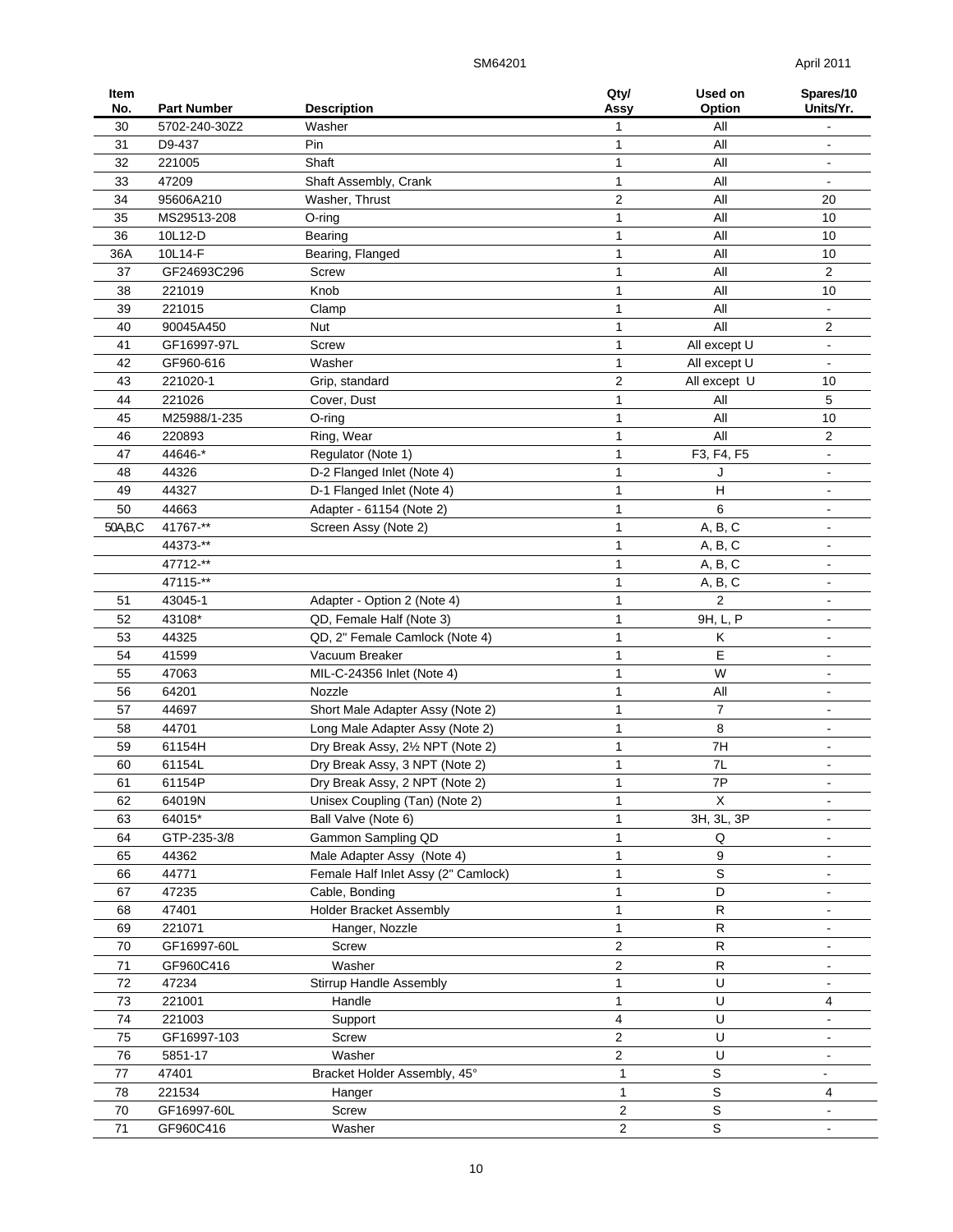SM64201 April 2011

| Item<br>No. | <b>Part Number</b> | <b>Description</b>                                                                                                                                            | Qty/<br>Assy   | Used on<br>Option      | Spares/10<br>Units/Yr.   |
|-------------|--------------------|---------------------------------------------------------------------------------------------------------------------------------------------------------------|----------------|------------------------|--------------------------|
| 79A         | 47449              | Military Bonding Cable Assembly                                                                                                                               | 1              | G                      |                          |
| 79B         | 47607              | <b>Grounding Cable Assembly</b>                                                                                                                               | 1              | $\vee$                 |                          |
| 80          | 64020N             | Unisex (valved) $-2$ " Tan                                                                                                                                    | $\mathbf{1}$   | 5                      |                          |
| 81          | GF27029-11-TN      | 2" Plug, Camlock                                                                                                                                              | $\mathbf{1}$   | K (part 2), Q (part 4) |                          |
| 82          | 47525              | 4" Female Camlock Inlet                                                                                                                                       | $\mathbf{1}$   | M                      |                          |
| 83          | 47524              | 4" Male Camlock Inlet                                                                                                                                         | $\mathbf{1}$   | $K$ (part 4)           | $\blacksquare$           |
| 84          | GF27028-17-TN      | 4" Cap, Camlock                                                                                                                                               | 1              | KQ (part 4)            | $\blacksquare$           |
| 85          | 47566              | Universal Inlet (D-1/D-2)                                                                                                                                     | 1              | N                      | $\overline{a}$           |
| 86          | GF27029-11-TN      | 2" Plug, Camlock                                                                                                                                              | $\mathbf{1}$   | $S$ (part 4)           | $\blacksquare$           |
| 87          | GF27029-17-TN      | 4" Plug, Camlock                                                                                                                                              | $\mathbf{1}$   | $M$ (part 4)           | $\blacksquare$           |
| 88          | 47537              | 45° Elbow, flanged - modified for use with<br>flanged regulator or Option 4 adapter                                                                           |                | P                      | ÷                        |
| 89          | 41600              | <b>Flight Refueling Adapter</b>                                                                                                                               | 1              | $\overline{4}$         |                          |
| 90          | 47488              | Circular Handle                                                                                                                                               | $\mathbf{1}$   | M                      | $\blacksquare$           |
| 92          | 207816             | Grip, Circular                                                                                                                                                | 1              | М                      | $\blacksquare$           |
| 93          | 221687             | Handle                                                                                                                                                        | $\overline{2}$ | M                      | $\blacksquare$           |
| 94          | GF960-616          | Washer                                                                                                                                                        | $\overline{2}$ | M                      | $\blacksquare$           |
| 95          | GF16997-97L        | <b>Screw</b>                                                                                                                                                  | $\overline{c}$ | M                      |                          |
| 91          | 47536              | Circular Handle, Extended Length                                                                                                                              | $\mathbf{1}$   | L                      | $\blacksquare$           |
| 92          | 207816             | Grip, Circular                                                                                                                                                | $\mathbf{1}$   | L                      | $\mathbf{r}$             |
| 94          | GF960-616          | Washer                                                                                                                                                        | 4              | L                      | $\overline{\phantom{a}}$ |
| 95          | GF16997-97L        | Screw                                                                                                                                                         | $\overline{2}$ | L                      |                          |
| 96          | GF16998-79         | Screw                                                                                                                                                         | $\overline{2}$ | L                      | ÷                        |
| 97          | GF16998-46L        | Screw                                                                                                                                                         | $\overline{2}$ | L                      |                          |
| 98          | GF21083C6          | <b>Nut</b>                                                                                                                                                    | $\overline{2}$ | L                      | $\mathbf{r}$             |
| 99          | 221689             | <b>Bracket</b>                                                                                                                                                | $\overline{2}$ | L                      | $\blacksquare$           |
| 100         | 221688             | Support, Bracket                                                                                                                                              | $\mathbf{1}$   | L                      | L.                       |
| 101         | GF21083C4          | Nut                                                                                                                                                           | $\overline{2}$ | L                      | $\blacksquare$           |
| 102         | 47633              | Military Male Half Assy - Low DP DB (Note 8)                                                                                                                  | $\mathbf{1}$   | 6Y                     |                          |
| 103         | 47584-1            | Female Half Assy - Low DP DB - 2" NPT                                                                                                                         | $\mathbf{1}$   | 6YP                    | $\blacksquare$           |
| 104         | 47854-2            | Female Half Assy - Low DP DB - 2 1/2" NPT                                                                                                                     | $\mathbf{1}$   | 6YH                    | $\blacksquare$           |
| 105         | 47584-3            | Female Half Assy - Low DP DB - 3" NPT                                                                                                                         | 1              | 6YL                    | $\blacksquare$           |
| 106         | 210641             | Safety Clip                                                                                                                                                   | $\mathbf{1}$   | $\mathbf{r}$           | $\blacksquare$           |
| 107         | 64051DE            | Uni-Sex Coupling, non-valved, non-swivel                                                                                                                      | $\mathbf{1}$   | $\sim$                 | ÷                        |
|             | KD64201-1          | Kit - Normal Overhaul Parts, Consists of Items 1, 2, 4,<br>7, 12, 15, 19, 21, 22, 23, 24, 34, 35, 36, 36A, 38, 43,<br>45, M25988/1-040 O-ring, & 207807 Seal. |                |                        |                          |
|             | KD64201-2          | Kit to make a major overhaul when used with $a - 1$ kit.<br>Consists of KD64201-1 plus items 27, 37, 40, 44 & 46.                                             | $\blacksquare$ | $\overline{a}$         |                          |
|             | KD64201-3          | Kit to overhaul the 64254 Dry Break.                                                                                                                          | $\blacksquare$ | $\overline{a}$         |                          |

**Notes:** 

- 1. Refer to SM44646 for detail information. \* Add pressure rating to part number to complete it.
- 2. Refer to SM64019, SM64020, SM44315, SM61154, SM40679, SM64254 or SM64015 for detail information. \*\* Add screen mesh size to part number to complete it.
- 3. Refer to SM40679 for detail information.
- 4. Refer to SM349MISC for detail information.
- 5. All part numbers beginning with "GF" are interchangeable with those beginning with either "AN" or "MS". If three numbers follow the "GF" it is interchangeable with an "AN" part; otherwise it is interchangeable with an "MS" part of the same number.
	- 6. Refer to SM64015 for detail information.
	- 7. KD64201-1, -2 and -3 may be combined to obtain one kit to achieve the task noted. Example KD64201-1-2 Kit that includes both the -1 and -2 kits.
	- 8. Refer to SM64254 for detail information.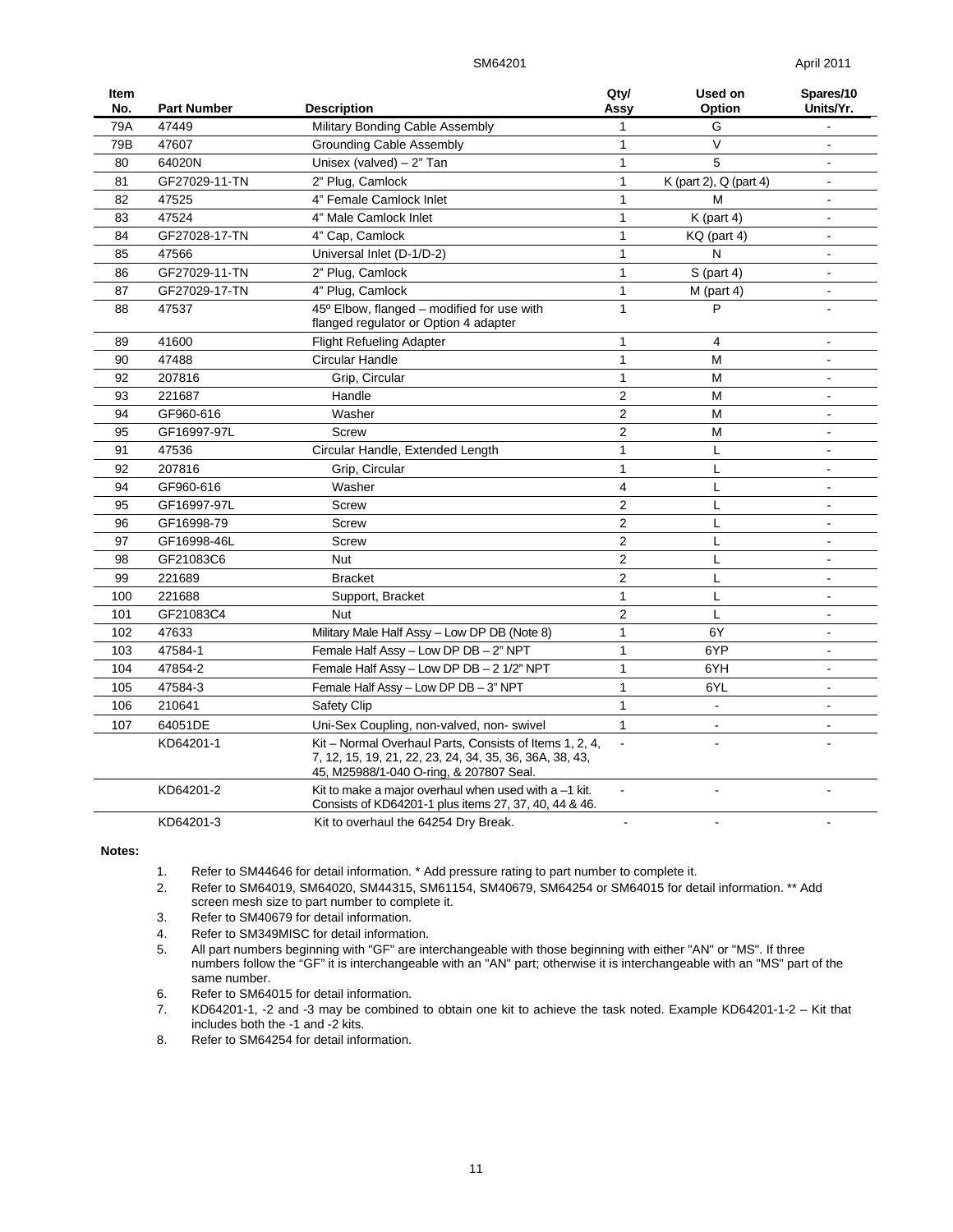

**64201 with Available Options**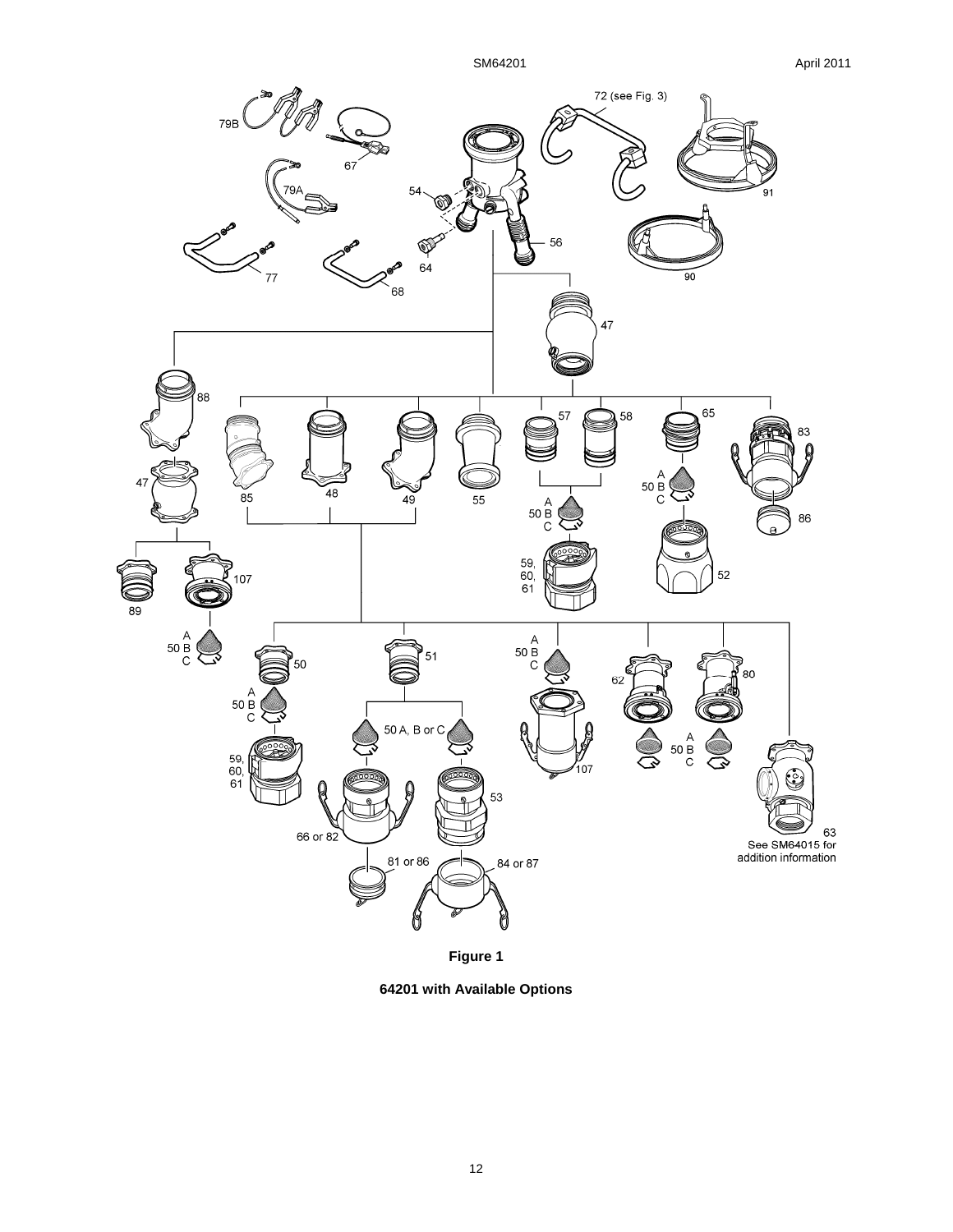



**64201 Basic Nozzle Parts Breakdown**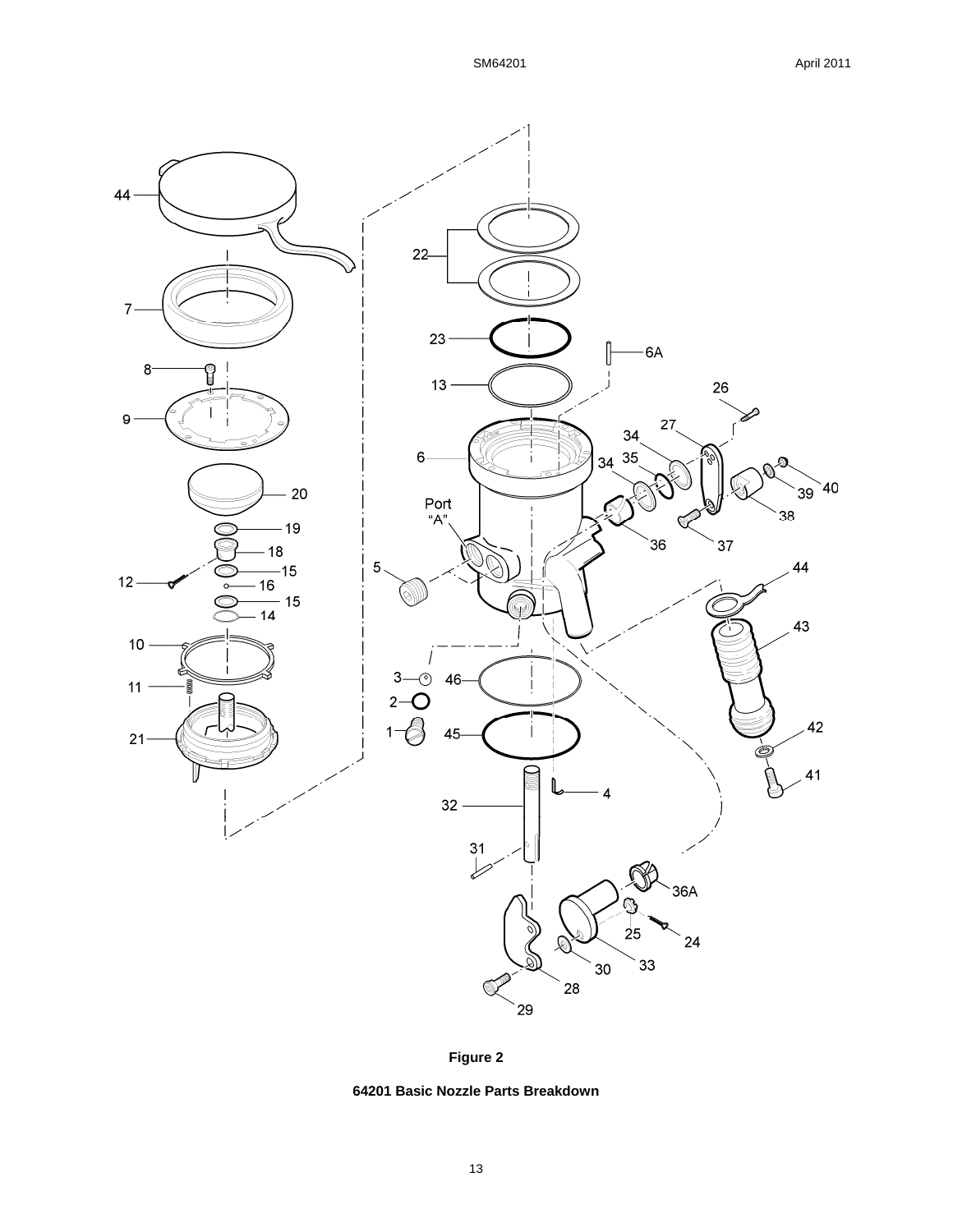

**Figure 3 Holding Bracket, Circular and Stirrup Handle Installation**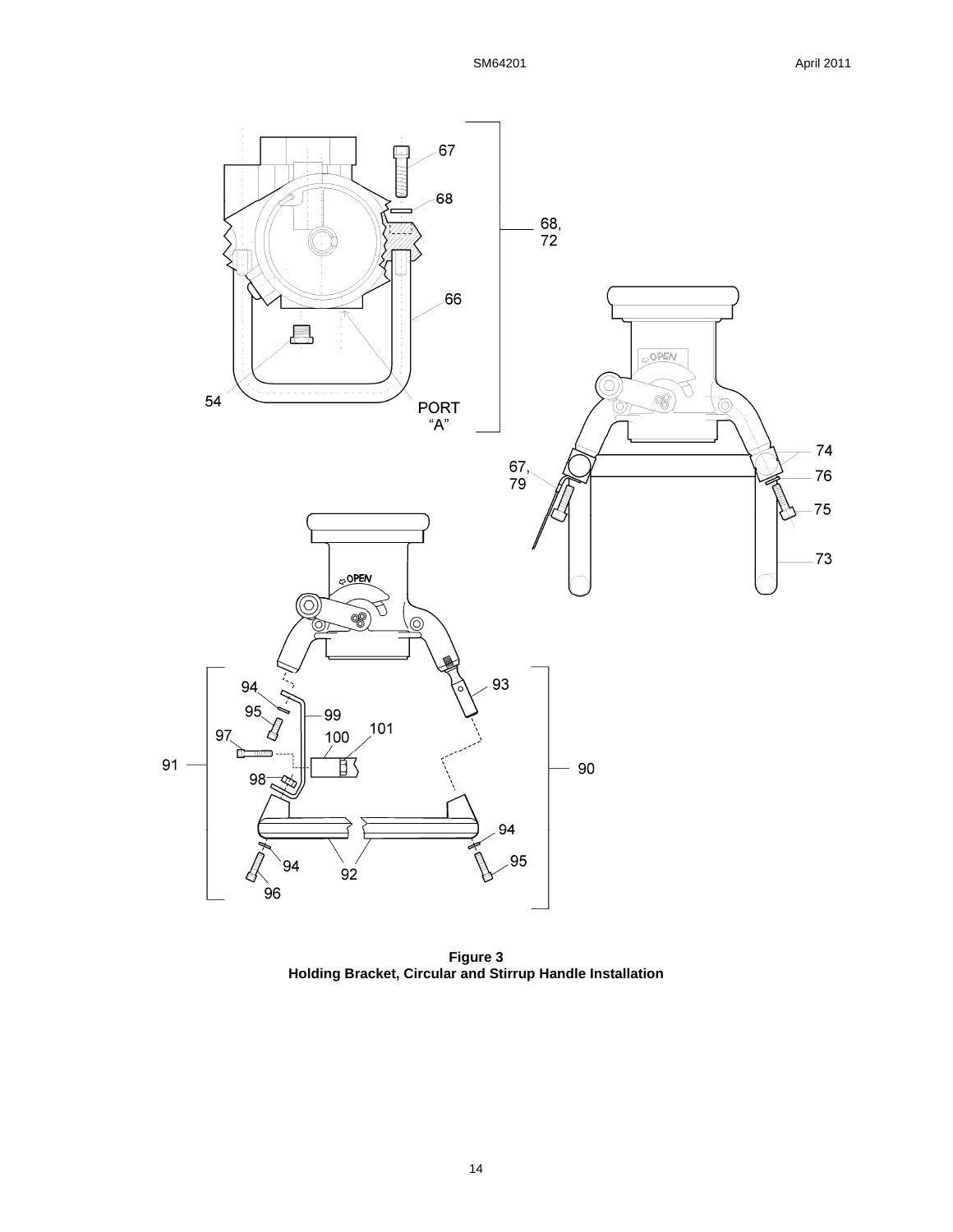

FIG. 4A<br>CONTINUITY CLIP INSTALLATION (4)



FIG. 4B<br>REMOVING CLIP (4)



OVERHEAD VIEW



FIG. 4C<br>CORRECT CLIP INSTALLATION (4)

**Figure 4** 

**Continuity Clip Installation**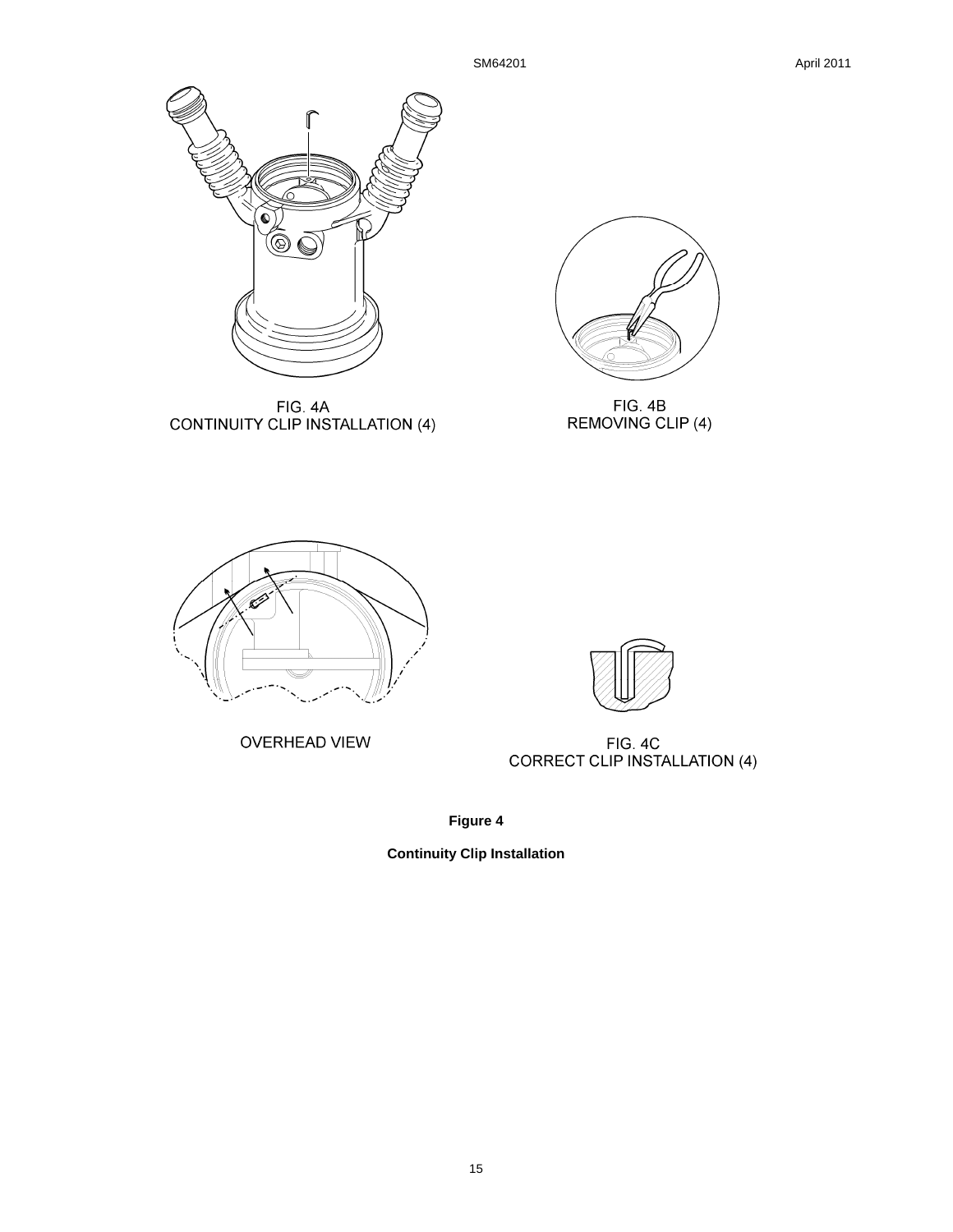



**Poppet/Cotter Pin Installation**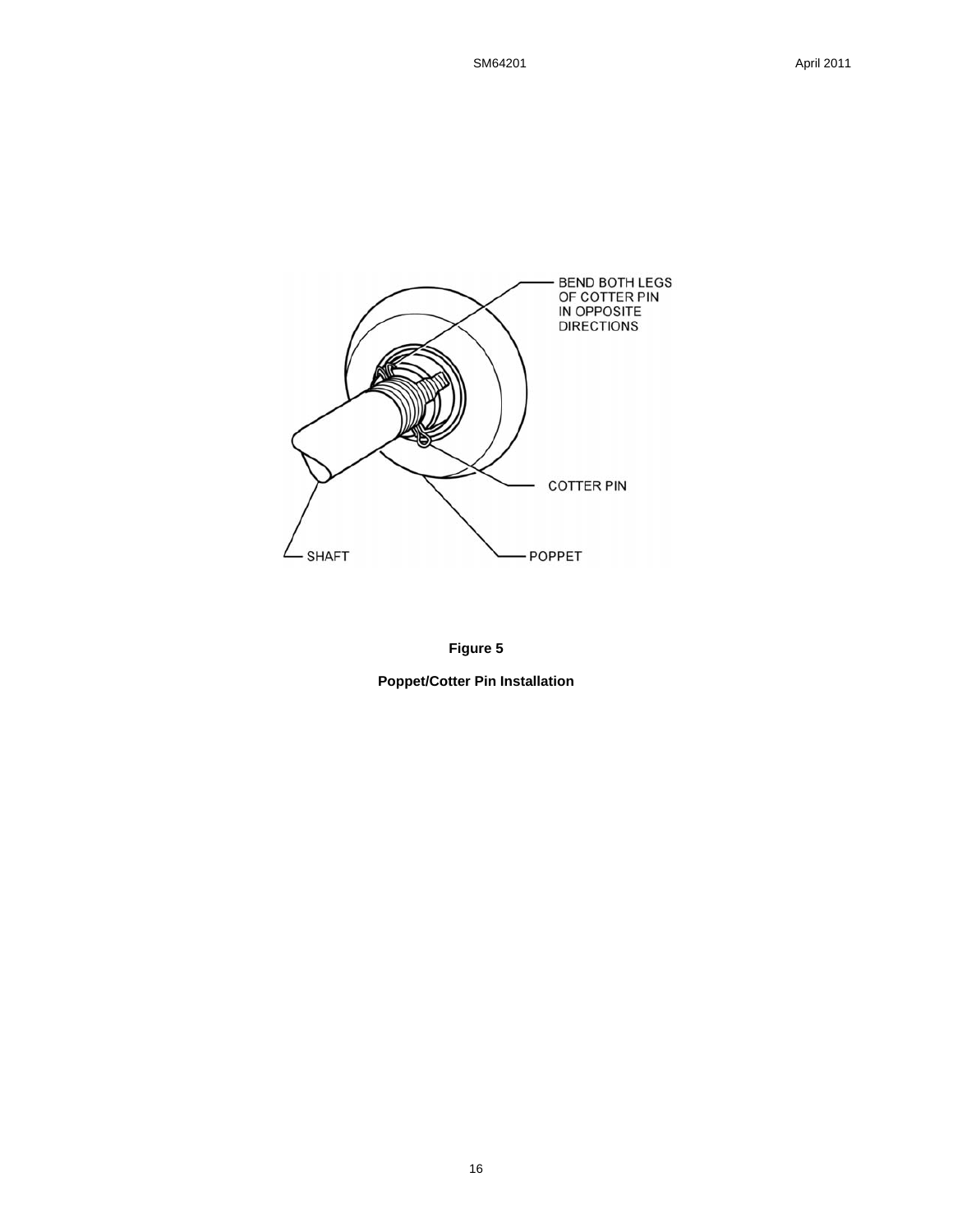#### 11.0 FAILURE MODES AND EFFECTS ANALYSIS - Nozzle

- 11.1 Notes that apply to this analysis:
	- A. Hazard category, hazard probability, and real hazard index (RHI) are defined herein.

B. "Visual inspection" means examining the nozzle for obvious cracks, damage, and broken lugs, prior to initial pressurization.

C. "Pressure test prior to use" means pressurizing the nozzle and attached hose to operating fuel pressure, then removing pressure, prior to aircraft arrival.

D. "Shut off fuel at source" will be the first action for any leak. To further improve operating safety, this procedure should be used for all refueling operations. In addition, fuel flow should be turned on at the source, not at the nozzle.

- E. Item numbers referred to in this section are those used in Figure 5.
- 11.2 RISK ASSESSMENT A risk assessment procedure based upon the hazard probability, as well as hazard severity may be required to establish priorities for corrective action and resolution of identified hazards. One example is the real hazard index; a numeric rank ordering of a mathematical combination arrived at by assigning numerical values to the severity category and probability level.

A. Hazard Probability - The probability that a hazard will occur during the planned life expectancy of the system can be described in potential occurrences per unit of time, event, population, item or activity. Assigning a quantitative hazard is generally not possible early in the design process. A qualitative hazard probability may be derived from research, and evaluation of historical safety data from similar systems.

| Level | Descriptive word            | Specific Individual Item                                                   | <b>Fleet or Inventory</b>                                                 |
|-------|-----------------------------|----------------------------------------------------------------------------|---------------------------------------------------------------------------|
| A(6)  | Frequent                    | Likely to occur frequently                                                 | Continuously experienced                                                  |
| B(5)  | Reasonably probable         | Will occur several times in life of an item                                | Will occur frequently                                                     |
| C(4)  | Occasional                  | Likely to occur sometimes in the life of an item                           | Will occur several times                                                  |
| D(3)  | Remote                      | So unlikely, it can be assumed that this hazard<br>will not be experienced | Unlikely to occur but possible                                            |
| E(2)  | <b>Extremely Improbable</b> | Probability of occurrence cannot be<br>distinguished from zero             | So unlikely it can be assumed that this<br>hazard will not be experienced |
| F(1)  | Impossible                  | Physically impossible to occur                                             | Physically impossible                                                     |

B. Hazard Severity - Hazard severity categories are defined to provide a qualitative measure of the worst potential consequences resulting from personnel error, environmental conditions, design inadequacies, procedural deficiencies, or system, subsystem or component failure/ malfunction.

|   | <b>Severity Category</b> | Descriptive word | <b>Results</b>                                                                |
|---|--------------------------|------------------|-------------------------------------------------------------------------------|
|   | (4)                      | Catastrophic     | May cause death or system loss                                                |
|   | (3)                      | Critical         | May cause severe injury, or system damage                                     |
| Ш | (2)                      | Marginal         | May cause minor injury, minor occupational illness, or minor system<br>damage |
|   | 1)                       | Negligible       | Will not result in injury, occupational illness, or system damage             |

C. Real Hazard Index (RHI) Matrix - (RHI = Hazard Severity X Probability Level)

### HAZARD SEVERITY  $\frac{1}{1}$  (4)  $\frac{11}{3}$   $\frac{11}{2}$  (2)  $\frac{11}{2}$  (1) A (6) 24 18 12 6 B (5) 20 15 10 5 PROBABILITY C (4) 16 12 8 4 LEVEL D (3) 12 9 6 3 E (2) 8 6 4 2 F (1) 4 3 2 1

General guidelines for required action.

RHI

1-8 No action required.

9-12 Special precautions required, investigate redesign.

13-24 Hazardous, redesign necessary or procedural control if redesign is impractical.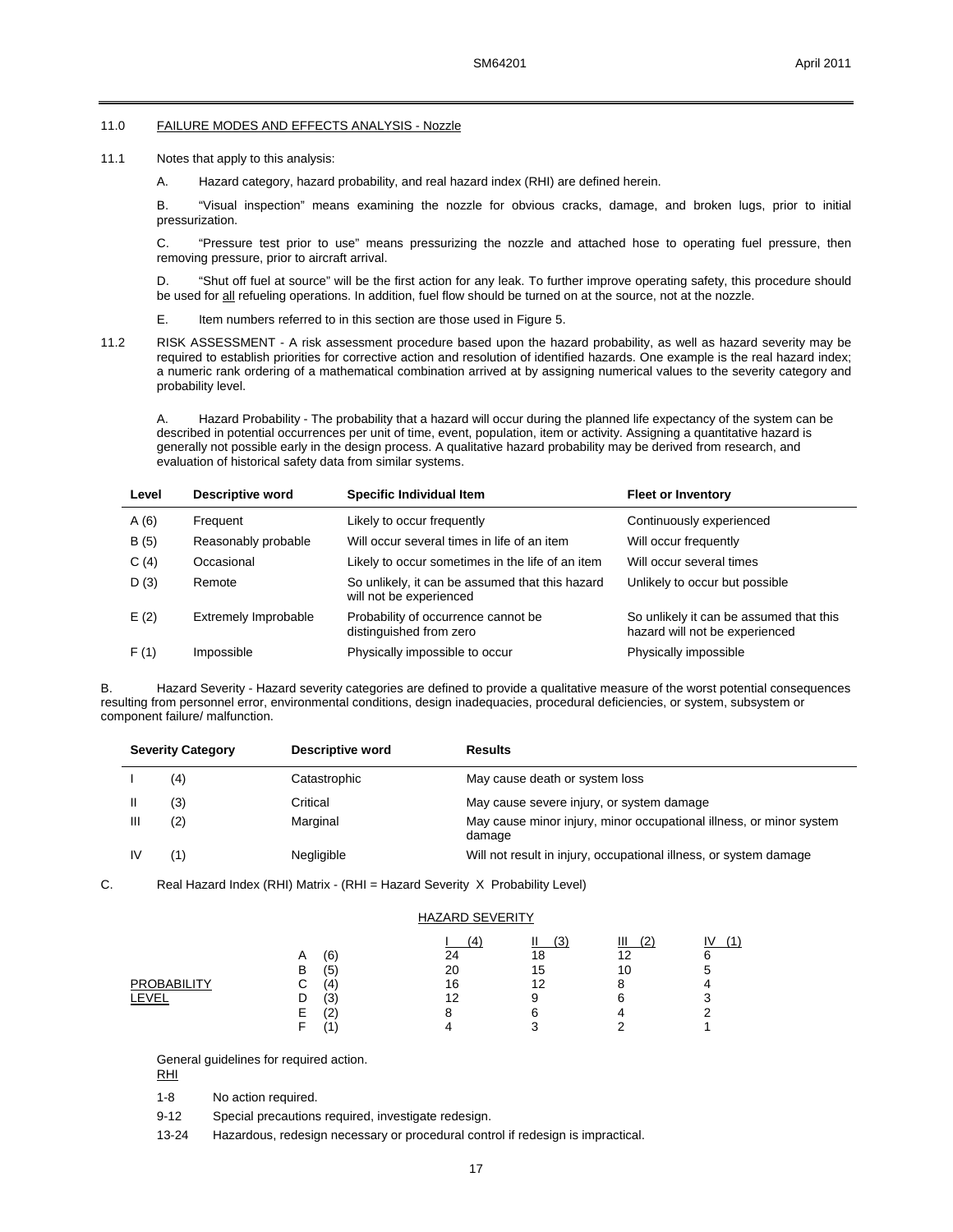## 11.3 FAILURE MODES AND EFFECTS ANALYSIS (FMEA) – Refer to Figure 5 for component numbers mentioned in column one.

| ΝR           | <b>COMPONENT</b>                                     | <b>FUNCTION</b>                                                                           | <b>FAILURE</b><br><b>MODE</b>                 | <b>RESULT OF FAIL</b>                                                                       | <b>HAZARD</b><br>CATEGORY |     | <b>HAZARD</b><br>PROBABILITY | <b>REAL</b><br>HAZARD<br><b>INDEX</b><br>(RHI) | <b>CORRECTIVE</b><br><b>ACTION</b> |
|--------------|------------------------------------------------------|-------------------------------------------------------------------------------------------|-----------------------------------------------|---------------------------------------------------------------------------------------------|---------------------------|-----|------------------------------|------------------------------------------------|------------------------------------|
| $\mathbf{1}$ | Bumper (7)                                           | Protects locking<br>plate and nozzle<br>body                                              | Missing or<br>torn                            | Possible locking plate damage                                                               | IV                        | (1) | 4 (C)                        | $\overline{4}$                                 | Visual<br>Inspection               |
| 2            | Locking Lug<br>Retainer<br><b>Plate (10)</b>         | Secures nozzle to<br>aircraft receptacle                                                  | Deformed<br>or cracked                        | Difficulty in connecting to<br>aircraft                                                     | IV                        | (1) | 3(D)                         | 3                                              |                                    |
|              |                                                      |                                                                                           | Deformed<br>or cracked                        | Improper seal resulting in fuel<br>leak                                                     | Ш                         | (3) | 4 (C)                        | 12                                             | Visual<br>Inspection               |
|              |                                                      |                                                                                           | <b>Broken</b>                                 | Nozzle released from aircraft<br>receptacle resulting in fuel<br>spill/spray                | T                         | (4) | 3(D)                         | 12                                             |                                    |
| 3            | Locking Lug<br>Retainer<br>Screw (8)                 | Secures locking lug<br>retainer plate to the<br>nozzle body                               | Missing or<br>broken (all)                    | Unit unusable                                                                               | IV                        | (1) | 3(D)                         | 3                                              |                                    |
|              |                                                      |                                                                                           | Missing or<br>broken $(5-2)$                  | Nozzle released from aircraft<br>receptacle under pressure<br>resulting in fuel spill/spray | ı                         | (4) | 3(D)                         | 12                                             |                                    |
|              |                                                      |                                                                                           | Missing,<br>loose or<br>broken (1)            | No effect                                                                                   | IV                        | (1) | 4 (C)                        | 4                                              |                                    |
|              |                                                      |                                                                                           | Loose (all-<br>2)                             | Improper seal resulting in fuel<br>leak                                                     | Ш                         | (3) | 4 (C)                        | 12                                             |                                    |
| 4            | Retainer (9)                                         | Provides proper<br>nozzle/receptacle<br>alignment at<br>connection                        | Cracked                                       | No effect                                                                                   | IV                        | (1) | 3(D)                         | 3                                              | Visual<br>Inspection               |
|              |                                                      |                                                                                           | Broken or<br>missing                          | Possible improper<br>nozzle/receptacle connection<br>resulting in fuel spill/spray          | Ш                         | (3) | 3(D)                         | 9                                              |                                    |
| 5            | Locking<br>Plate spring<br>(11)                      | Maintains<br>alignment plate in<br>the locking position<br>when disconnected              | Missing (1)                                   | No effect                                                                                   | IV                        | (1) | 3 (D)                        | 3                                              |                                    |
|              |                                                      |                                                                                           | Missing (2<br>or more)                        | Possible improper<br>nozzle/receptacle connection<br>resulting in fuel spill/spray          | Ш                         | (3) | 3(D)                         | 9                                              |                                    |
| 6            | Nozzle Body<br>(6)                                   | Holds all<br>components<br>together                                                       | Cracked                                       | Fuel leak                                                                                   | ı                         | (4) | 3(D)                         | 12                                             | Pressure test<br>prior to use      |
| 7            | Handle<br>Grip(43)                                   | Provides gripping<br>surface for handle                                                   | Missing or<br>worn                            | No effect                                                                                   | IV                        | (4) | 4 (C)                        | 4                                              | Visual<br>Inspection               |
| 8            | Handle Grip<br>Bolt (41)                             | Holds handle grip<br>in place and allows<br>attachment of<br>lanyards or<br>bonding wires | Missing or<br>loose                           | Cannot attach lanyard or<br>bonding wire                                                    | IV                        | (4) | 4 (C)                        | 4                                              | Visual<br>Inspection               |
| 9            | Handle Grip<br>Washer (42)                           | Provides bearing<br>surface for handle<br>grip bolts                                      | Missing or<br>broken                          | No effect                                                                                   | IV                        | (1) | 4 (C)                        | 4                                              |                                    |
| 10           | Interlock<br>Ring/Nose<br>Seal<br>Assembly<br>(21)   | Facilitates interface<br>sealing between<br>nozzle and<br>receptacle                      | Nose seal<br>torn or<br>broken                | Fuel leak                                                                                   | Ш                         | (3) | 4 (C)                        | 12                                             | Visual<br>Inspection               |
|              |                                                      | Seals poppet valve<br>in nozzle body                                                      | Poppet seal<br>torn or<br>broken              | Fuel leak                                                                                   | Ш                         | (3) | 4 (C)                        | 12                                             | Pressure test<br>prior to use      |
|              |                                                      | Prevents poppet<br>valve from being<br>open in<br>disconnected<br>condition               | Interlock<br>ring broken<br>or badly<br>worn. | Possible inadvertent opening<br>of poppet valve resulting in fuel<br>spray                  | T                         | (4) | 3(D)                         | 12                                             |                                    |
| 11           | Interlock<br>Ring/Nose<br>Seal Thrust<br>Washer (22) | Serves as bushing<br>between interlock<br>ring and nozzle<br>body                         | Worn or<br>torn                               | Additional force in attaching<br>nozzle to aircraft                                         | IV                        | (1) | 3 (D)                        | 3                                              |                                    |
| 12           | Body/<br>Interlock<br>Ring O-ring                    | Seals between<br>nozzle body and<br>interlock ring                                        | Worn or<br>torn                               | Fuel leak                                                                                   | Ш                         | (3) | 4 (C)                        | 12                                             | Pressure test<br>prior to use      |

(23)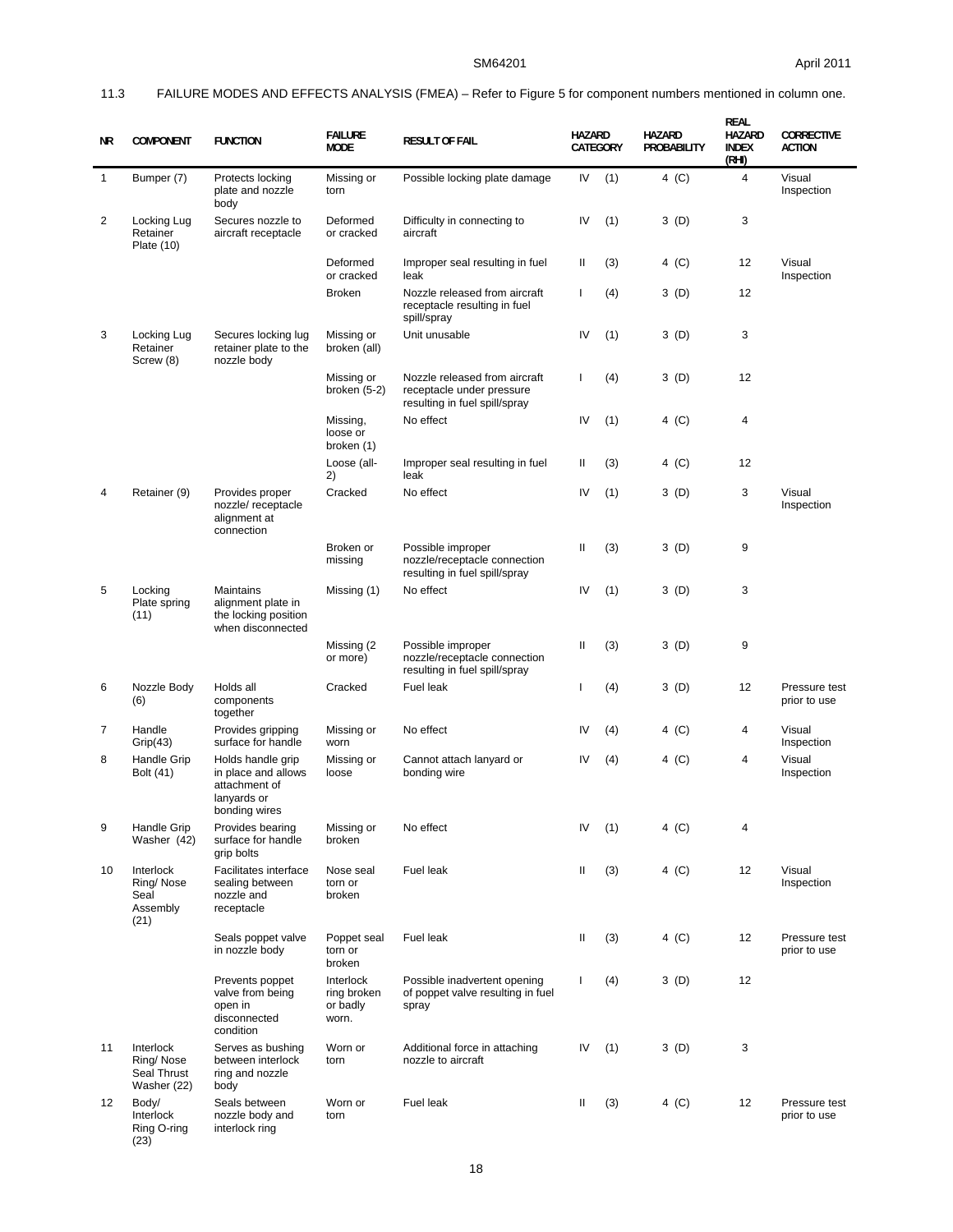## SM64201 **April 2011**

| ΝR | <b>COMPONENT</b>                                 | <b>FUNCTION</b>                                                             | <b>FAILURE</b><br><b>MODE</b>       | <b>RESULT OF FAIL</b>                                                     | <b>HAZARD</b>  | CATEGORY | <b>HAZARD</b><br>PROBABILITY | REAL<br>HAZARD<br><b>INDEX</b><br>(RHI) | <b>CORRECTIVE</b><br><b>ACTION</b>                                       |
|----|--------------------------------------------------|-----------------------------------------------------------------------------|-------------------------------------|---------------------------------------------------------------------------|----------------|----------|------------------------------|-----------------------------------------|--------------------------------------------------------------------------|
| 13 | Poppet (20)                                      | Shuts off fuel flow                                                         | Cracked or<br>broken                | <b>Fuel Spray</b>                                                         | ı              | (4)      | 3(D)                         | 12                                      | Pressure test<br>prior to use.<br>Shut off fuel<br>at source             |
|    |                                                  |                                                                             | Missing                             | Fuel spray                                                                | ı              | (4)      | 3(D)                         | 12                                      | Pressure test<br>prior to use                                            |
| 14 | Poppet<br>Thrust<br>Washer (15<br>& 17)          | Serves as<br>rotational bearing<br>between poppet<br>and poppet insert      | Worn or<br>torn                     | No effect                                                                 | IV             | (1)      | 3(D)                         | 3                                       |                                                                          |
| 15 | Poppet Insert<br>(18)                            | Holds poppet to<br>valve shaft                                              | Cracked or<br>broken                | Poppet separation from nozzle<br>resulting in fuel spray                  | L              | (4)      | 3(D)                         | 12                                      | Pressure test<br>prior to use                                            |
| 16 | Poppet<br><b>Bearing Ball</b><br>(16)            | Reduces metallic<br>wear between<br>poppet and<br>receptacle valves         | Broken or<br>missing (1<br>to $5)$  | No effect                                                                 | IV             | (1)      | 3 (E)                        | 3                                       |                                                                          |
|    |                                                  |                                                                             | Broken or<br>missing (6<br>or more) | Poppet separation from nozzle<br>resulting in fuel spray                  | ı              | (4)      | 2 (E)                        | 8                                       | Pressure test<br>prior to use                                            |
| 17 | Poppet<br>Bearing<br>Thrust<br>washer (19)       | Provides poppet<br>ball bearing seats                                       | Broken or<br>missing                | Poppet separation from nozzle<br>resulting in fuel spray                  | $\mathbf{I}$   | (4)      | 3 (D)                        | 12                                      | Pressure test<br>prior to use                                            |
| 18 | Poppet Ball<br>Bearing<br>Retaining<br>Ring (14) | Secures Poppet<br>ball bearing to<br>Poppet Insert                          | Broken or<br>missing                | Poppet separation from nozzle<br>resulting in fuel spray                  | $\mathbf{I}$   | (4)      | 3(D)                         | 12                                      | Pressure test<br>prior to use                                            |
| 19 | Cotter Pin<br>(12)                               | Secures Poppet to<br>Poppet shaft                                           | Broken or<br>missing                | Poppet separation from nozzle<br>resulting in fuel spray                  | $\mathsf{I}$   | (4)      | 3(D)                         | 12                                      | Pressure test<br>prior to use                                            |
| 20 | Poppet Shaft<br>(32)                             | Connects poppet to<br>handle assembly<br>(in line with valve                | <b>Broken</b>                       | Poppet valve opens resulting<br>in fuel spray                             | $\mathbf{I}$   | (4)      | 3 (D)                        | 12                                      | Pressure test<br>prior to use<br>Shut off fuel                           |
|    |                                                  | link)                                                                       | Bent                                | Difficult to open or close valve                                          | Ш              | (2)      | 3(D)                         | 6                                       | at source<br>Pressure test<br>prior to use<br>Shut off fuel<br>at source |
| 21 | Valve Link<br>(28)                               | Connects poppet<br>valve to crank<br>assembly (in line<br>with valve shaft) | <b>Broken</b>                       | Poppet valve opens resulting<br>in fuel spray                             | $\mathbf{I}$   | (4)      | 3(D)                         | 12                                      | Pressure test<br>prior to use<br>Shut off fuel<br>at source              |
|    |                                                  |                                                                             |                                     | Possible to open poppet valve<br>inadvertently resulting in fuel<br>spray | L              | (4)      | 3(D)                         | 12                                      |                                                                          |
|    |                                                  |                                                                             | Bent                                | Difficult to open or close valve                                          | Ш              | (2)      | 3(D)                         | 6                                       |                                                                          |
|    |                                                  |                                                                             | Installed<br>backwards              | Cannot open valve fully                                                   | IV             | (1)      | 1 $(F)$                      | $\mathbf{1}$                            |                                                                          |
| 22 | Valve Link<br>Pin (31)                           | Connects valve<br>shaft to valve link                                       | Missing or<br><b>Broken</b>         | Poppet valve opens resulting<br>in fuel spray                             | T              | (4)      | 3 (D)                        | 12                                      | Pressure test<br>prior to use<br>Shut off fuel                           |
|    |                                                  | Connects valve<br>shaft to valve link                                       | Bent                                | Difficult to open or close valve                                          | Ш              | (2)      | 3 (D)                        | 6                                       | at source                                                                |
| 23 | Crank Shaft<br>(33)                              | Attaches valve<br>assembly to crank<br>handle                               | Bent                                | Difficult to open or close valve                                          | Ш              | (2)      | 3 (D)                        | 6                                       |                                                                          |
|    |                                                  |                                                                             | <b>Broken</b>                       | Poppet valve opens resulting<br>in fuel spray                             | T              | (4)      | 3 (D)                        | 12                                      | Pressure test<br>prior to use<br>Shut off fuel<br>at source              |
| 24 | Valve Link<br>Bolt (29)                          | Fastens valve link<br>to crank shaft                                        | Missing or<br>broken                | Poppet valve opens resulting<br>in fuel spray                             | $\overline{1}$ | (4)      | 3 (D)                        | 12                                      | Pressure test<br>prior to use<br>Shut off fuel                           |
|    |                                                  |                                                                             | Bent                                | Difficult to open or close valve                                          | Ш              | (2)      | 3 (D)                        | 6                                       | at source                                                                |
| 25 | Valve Link<br>Nut (25)                           | Fastens valve link<br>bolt to crank shaft                                   | Missing or<br>broken                | Valve link bolt may back out                                              | $\mathbf{I}$   | (4)      | 3 (D)                        | 12                                      | Pressure test<br>prior to use                                            |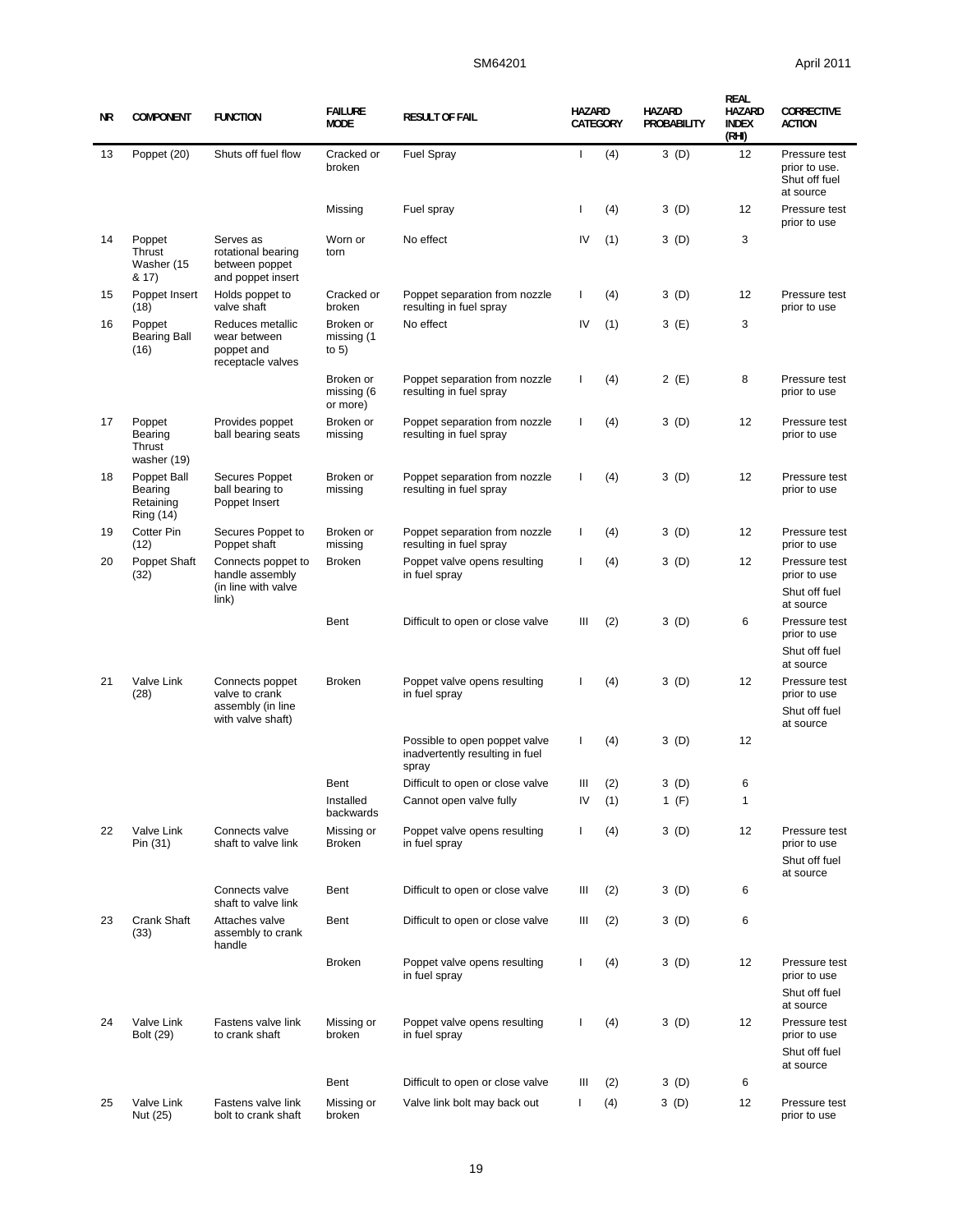| ΝR | <b>COMPONENT</b>                                 | <b>FUNCTION</b>                                                                                  | <b>FAILURE</b><br><b>MODE</b>                | <b>RESULT OF FAIL</b>                                                 | <b>HAZARD</b> | CATEGORY | <b>HAZARD</b><br>PROBABILITY | <b>REAL</b><br><b>HAZARD</b><br><b>INDEX</b><br>(RHI) | <b>CORRECTIVE</b><br><b>ACTION</b>          |
|----|--------------------------------------------------|--------------------------------------------------------------------------------------------------|----------------------------------------------|-----------------------------------------------------------------------|---------------|----------|------------------------------|-------------------------------------------------------|---------------------------------------------|
| 26 | Link Nut                                         | Locks valve link nut                                                                             | Missing or                                   | Valve link nut may back out                                           | $\mathbf{I}$  | (4)      | 3(D)                         | 12                                                    | Shut off fuel<br>at source<br>Pressure test |
|    | Cotter Pin<br>(24)                               |                                                                                                  | broken                                       |                                                                       |               |          |                              |                                                       | prior to use<br>Shut off fuel<br>at source  |
| 27 | Link/Crank<br>Shaft<br>Separation<br>Washer (30) | Provides proper<br>spacing between<br>the link and handle<br>shaft                               | Missing or<br><b>Broken</b>                  | No effect                                                             | IV            | (1)      | 2(E)                         | $\overline{2}$                                        |                                             |
| 28 | Crank Shaft<br>Bearing (36<br>& 36A)             | Prevents galling<br>between crank<br>shaft and nozzle<br>body                                    | Worn or<br>torn                              | Additional force in attaching<br>nozzle to aircraft                   | IV            | (1)      | 2(E)                         | $\overline{2}$                                        |                                             |
| 29 | Crank Arm                                        | <b>Facilitates</b><br>actuation of nozzle<br>valve                                               | Missing or<br>broken                         | Unit unusable                                                         | IV            | (1)      | 4 (C)                        | 4                                                     |                                             |
|    |                                                  |                                                                                                  | Bent                                         | Difficult in use (binding)                                            | IV            | (1)      | 3(D)                         | 3                                                     |                                             |
| 30 | Crank<br>Shaft/Arm<br>Screw (26)                 | Fastens crank arm<br>to crank shaft                                                              | Missing or<br>Broken (2 or<br>all)           | Crank arm comes loose. Unit<br>unusable                               | IV            | (1)      | 3(D)                         | 3                                                     |                                             |
|    |                                                  |                                                                                                  | Missing or<br>broken (1)                     | No Effect                                                             | IV            | (1)      | 4 (C)                        | 4                                                     |                                             |
| 31 | Crank Shaft<br>O-ring (35)                       | Provides seal<br>between body and<br>crank shaft                                                 | Missing                                      | Fuel spray                                                            | -1            | (4)      | 3(D)                         | 12                                                    | Pressure test<br>prior to use               |
|    |                                                  |                                                                                                  | Torn or<br>broken                            | <b>Fuel Leak</b>                                                      | Ш             | (3)      | 3(D)                         | 9                                                     | Pressure test<br>prior to use               |
| 32 | Crank Shaft<br>washer (34)                       | Provides bearing<br>between crank<br>shaft and nozzle<br>body                                    | Missing,<br>broken or<br>excessively<br>worn | Renders crank shaft O-ring<br>nonfunctional resulting in fuel<br>Leak | Ш             | (3)      | 3(D)                         | 9                                                     | Pressure test<br>prior to use               |
|    |                                                  | Backs crank shaft<br>O-ring                                                                      | Missing or<br>broken                         | Renders crank shaft O-ring<br>nonfunctional resulting in fuel<br>Leak | Ш             | (3)      | 3(D)                         | 9                                                     | Pressure test<br>prior to use               |
| 33 | Crank<br>Handle Knob<br>(38)                     | Facilitates handle<br>to actuate nozzle<br>valve                                                 | Missing,<br>broken or<br>worn                | Difficult in use                                                      | IV            | (1)      | 5 (B)                        | 5                                                     |                                             |
| 34 | Crank<br>Handle Knob<br>Clamp (39)               | Holds crank handle<br>knob to crank arm                                                          | Missing or<br>broken                         | No Effect                                                             | IV            | (1)      | 2 (E)                        | $\overline{2}$                                        |                                             |
| 35 | Crank<br>Handle Knob<br>Screw (37)               | Fastens crank<br>handle knob to<br>crank arm                                                     | Missing or<br>broken                         | Loss of crank handle knob.<br>Difficult in use                        | IV            | (1)      | 3(D)                         | 3                                                     |                                             |
| 36 | Crank<br>Handle Knob<br>nut (40)                 | Fastens crank<br>handle knob to<br>crank arm                                                     | Missing or<br>broken                         | Loss of crank handle knob.<br>Difficult in use                        | IV            | (1)      | 3(D)                         | 3                                                     |                                             |
| 37 | <b>Bonding Clip</b><br>(4)                       | Provides sliding<br>contact for electrical<br>bonding between<br>nozzle body and<br>swivel joint | Missing or<br>broken                         | Nozzle loses electrical<br>continuity                                 | Ш             | (2)      | 3(D)                         | 6                                                     |                                             |
|    |                                                  |                                                                                                  | Bent                                         | <b>Binding swivel</b>                                                 | IV            | (1)      | 3 (D)                        | 3                                                     |                                             |
| 38 | Swivel Ball<br>Race                              | Provides seat for<br>swivel balls                                                                | Missing                                      | Renders swivel seal<br>nonfunctional resulting in fuel<br>spray       | -1            | (4)      | 3 (D)                        | 12                                                    | Pressure test<br>prior to use               |
|    |                                                  |                                                                                                  | <b>Broken</b>                                | <b>Binding swivel</b>                                                 | IV            | (1)      | 3(D)                         | 3                                                     |                                             |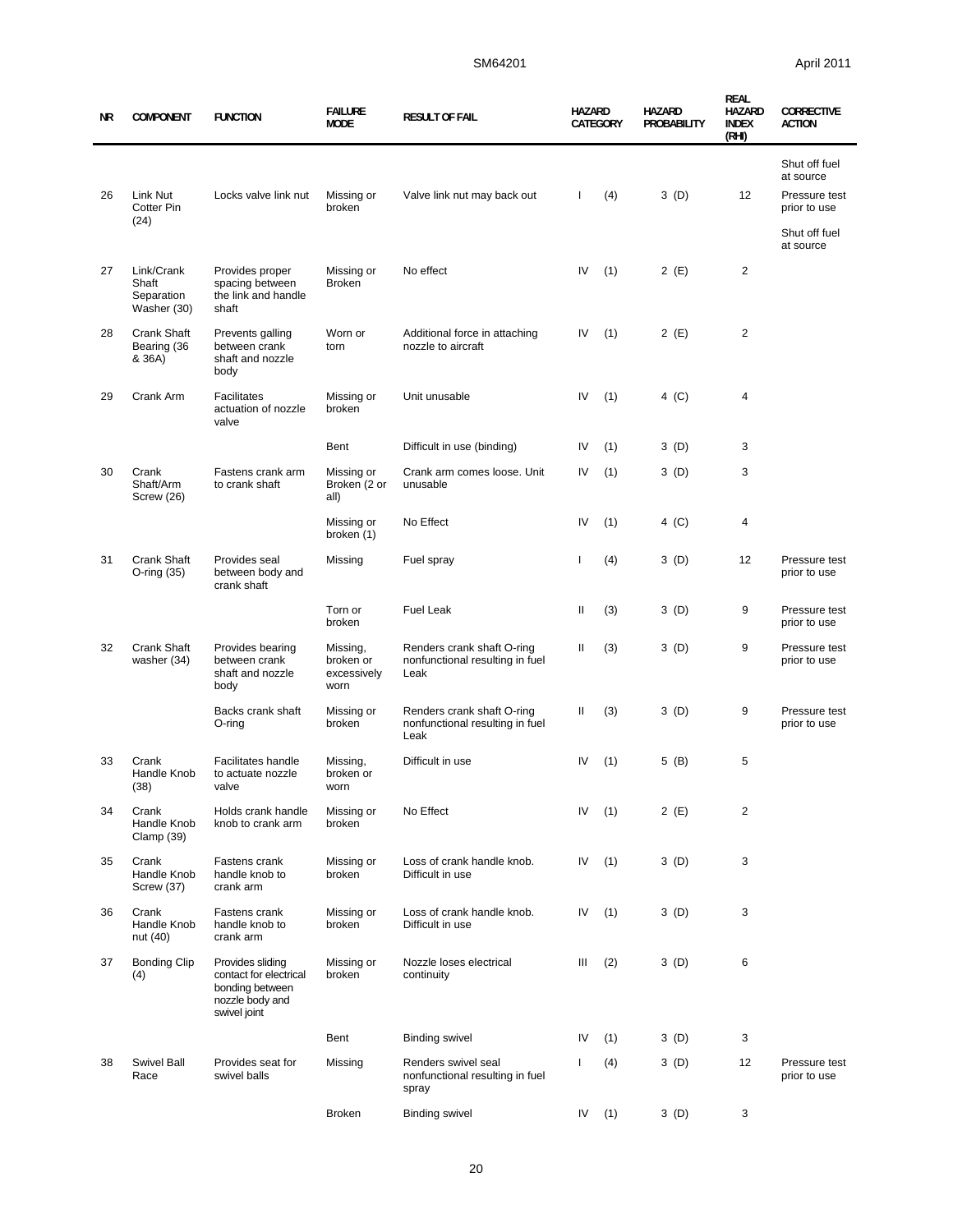| ΝR | <b>COMPONENT</b>                                            | <b>FUNCTION</b>                                                                        | <b>FAILURE</b><br><b>MODE</b> | <b>RESULT OF FAIL</b>                                | <b>HAZARD</b> | CATEGORY | <b>HAZARD</b><br>PROBABILITY | <b>REAL</b><br><b>HAZARD</b><br><b>INDEX</b><br>(RHI) | <b>CORRECTIVE</b><br><b>ACTION</b>                                                |
|----|-------------------------------------------------------------|----------------------------------------------------------------------------------------|-------------------------------|------------------------------------------------------|---------------|----------|------------------------------|-------------------------------------------------------|-----------------------------------------------------------------------------------|
| 39 | Swivel O-ring                                               | Provides seal at<br>swivel                                                             | Worn or<br>torn               | Fuel leak                                            | Ш             | (3)      | 3(D)                         | 9                                                     | Pressure test<br>prior to use                                                     |
|    |                                                             |                                                                                        | Missing                       | Fuel spray                                           | I.            | (4)      | 3(D)                         | 12                                                    | Pressure test<br>prior to use                                                     |
| 40 | Swivel Inlet<br>Housing                                     | Attaches refueling<br>hose to nozzle                                                   | Cracked or<br>broken          | Fuel spray or leak                                   | ı             | (4)      | 3(D)                         | 12                                                    | Pre-use<br>visual<br>inspection                                                   |
| 41 | Swivel<br>bearing                                           | Provides sliding<br>sealing surface<br>between nozzle<br>body and swivel<br>inlet tube | Missing or<br>broken          | Fuel spray or leak                                   | -1            | (4)      | 3(D)                         | 12                                                    | Pre-use<br>visual<br>inspection                                                   |
| 42 | Swivel Inlet<br>Housing O-<br>ring                          | Provides seal at<br>swivel                                                             | Worn or<br>torn               | Fuel leak                                            | Ш             | (3)      | 3(D)                         | 9                                                     | Pressure test<br>prior to use                                                     |
|    |                                                             |                                                                                        | Missing                       | Fuel spray                                           | I.            | (4)      | 3(D)                         | 12                                                    | Pressure test<br>prior to use                                                     |
| 43 | Swivel<br>Retaining<br>Balls (3)                            | Keeps swivel inlet<br>tube attached to<br>nozzle                                       | Broken or<br>galled           | Difficulty in attaching nozzle to<br>aircraft        | IV            | (1)      | 3(D)                         | 3                                                     |                                                                                   |
|    |                                                             |                                                                                        | Missing (all)                 | Unit unusable; swivel tube will<br>not stay attached | IV            | (1)      | 2(E)                         | $\overline{2}$                                        |                                                                                   |
|    |                                                             |                                                                                        | Missing (25-<br>38)           | Fuel leak                                            | Ш             | (3)      | 3(D)                         | 9                                                     | Pressure test<br>prior to use                                                     |
|    |                                                             |                                                                                        | Missing (1-<br>24)            | No effect                                            | IV            | (1)      | 4 ©                          | 4                                                     |                                                                                   |
| 44 | Swivel<br>Retaining                                         | Provides access<br>for swivel retaining                                                | Missing                       | Loss of retaining balls                              | Ш             | (3)      | 3(D)                         | 9                                                     | Depends on<br>number of                                                           |
|    | <b>Ball Screw</b><br>(1)                                    | balls. Allows balls<br>to move freely in<br>raceway                                    |                               |                                                      | IV            | (1)      |                              | 4                                                     | balls missing<br>(See item<br>#43)                                                |
|    |                                                             |                                                                                        | Loose                         | <b>Fuel Leak</b>                                     | Ш             | (3)      | $4$ (C)                      | 12                                                    | Depends on<br>number of<br>balls missing<br>(See item<br>#43), but less<br>likely |
| 45 | Swivel<br>Retaining<br><b>Ball Screw</b><br>$O$ -ring $(2)$ | Provides seal for<br>retaining ball screw<br>against nozzle<br>body                    | Missing,<br>broken or<br>torn | Fuel leak                                            | Ш             | (3)      | 3(D)                         | 9                                                     | Pressure test<br>prior to use                                                     |
| 46 | Access Port<br>Plug(5)                                      | Provides access<br>for apply pressure<br>gauge or other                                | Missing                       | Massive fuel spill                                   | T             | (4)      | 3(D)                         | 12                                                    | Pressure test<br>prior to use                                                     |
|    |                                                             | accessories                                                                            |                               |                                                      |               |          |                              |                                                       | Visual<br>inspection                                                              |
|    |                                                             |                                                                                        | Loose                         | Fuel Leak                                            | Ш             | (3)      | 3(D)                         | 9                                                     | Pressure test<br>prior to use                                                     |
| 47 | Dust Cap<br>(44)                                            | Protects nozzle<br>lugs and valve<br>(when not in use)                                 | Torn or<br>missing            | No effect                                            | IV            | (1)      | 3(D)                         | 3                                                     |                                                                                   |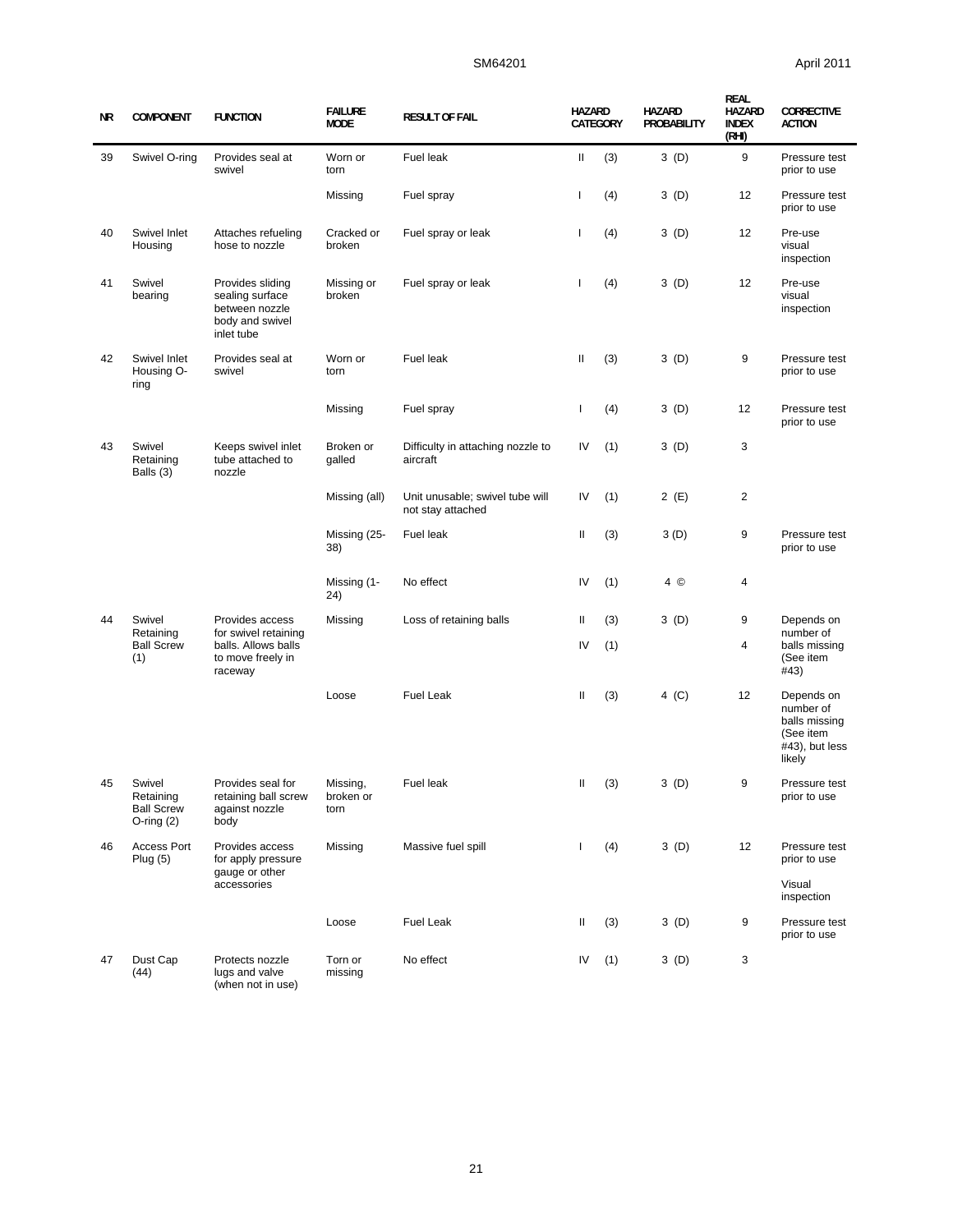#### 12.0 FAILURE MODES AND EFFECTS ANALYSIS – HOSE END CONTROL VALVE

- 12.1 Notes that apply to this analysis:
	- F. Hazard category, hazard probability, and real hazard index (RHI) are defined herein.

G. "Visual inspection" means examining the regulator for obvious cracks, damage, and broken lugs, prior to initial pressurization.

H. "Pressure test prior to use" means pressurizing the regulator to operating fuel pressure, then removing pressure, prior to aircraft arrival.

I. "Shut off fuel at source" will be the first action for any leak. To further improve operating safety, this procedure should be used for all refueling operations. In addition, fuel flow should be turned on at the source, not at the nozzle.

- J. Item numbers referred to in this section are those used in Figure 1.
- 12.2 RISK ASSESSMENT A risk assessment procedure based upon the hazard probability, as well as hazard severity may be required to establish priorities for corrective action and resolution of identified hazards. One example is the real hazard index; a numeric rank ordering of a mathematical combination arrived at by assigning numerical values to the severity category and probability level.

A. Hazard Probability - The probability that a hazard will occur during the planned life expectancy of the system can be described in potential occurrences per unit of time, event, population, item or activity. Assigning a quantitative hazard is generally not possible early in the design process. A qualitative hazard probability may be derived from research, and evaluation of historical safety data from similar systems.

| Level | <b>Descriptive word</b> | Specific Individual Item                                                   | <b>Fleet or Inventory</b>                                                 |
|-------|-------------------------|----------------------------------------------------------------------------|---------------------------------------------------------------------------|
| A(6)  | Frequent                | Likely to occur frequently                                                 | Continuously experienced                                                  |
| B(5)  | Reasonably probable     | Will occur several times in life of an item                                | Will occur frequently                                                     |
| C(4)  | Occasional              | Likely to occur sometimes in the life of an item                           | Will occur several times                                                  |
| D(3)  | Remote                  | So unlikely, it can be assumed that this hazard<br>will not be experienced | Unlikely to occur but possible                                            |
| E(2)  | Extremely Improbable    | Probability of occurrence cannot be<br>distinguished from zero             | So unlikely it can be assumed that this<br>hazard will not be experienced |
| F(1)  | Impossible              | Physically impossible to occur                                             | Physically impossible                                                     |

B. Hazard Severity - Hazard severity categories are defined to provide a qualitative measure of the worst potential consequences resulting from personnel error, environmental conditions, design inadequacies, procedural deficiencies, or system, subsystem or component failure/ malfunction.

| <b>Severity Category</b> |     | Descriptive word | <b>Results</b>                                                             |  |  |  |
|--------------------------|-----|------------------|----------------------------------------------------------------------------|--|--|--|
|                          | (4) | Catastrophic     | May cause death or system loss                                             |  |  |  |
|                          | (3) | Critical         | May cause severe injury, or system damage                                  |  |  |  |
| Ш                        | (2) | Marginal         | May cause minor injury, minor occupational illness, or minor system damage |  |  |  |
| IV                       | (1) | Negligible       | Will not result in injury, occupational illness, or system damage          |  |  |  |

#### C. Real Hazard Index (RHI) Matrix - (RHI = Hazard Severity X Probability Level)

|             |   |            |    | <b>SEVERITY</b> |    |   |  |  |
|-------------|---|------------|----|-----------------|----|---|--|--|
|             |   |            |    | (3)             | Ш  |   |  |  |
|             | A | (6)        | 24 | 18              | 12 | 6 |  |  |
|             | В | ί5΄        | 20 | 15              | 10 |   |  |  |
| PROBABILITY | С | 4          | 16 | 12              |    |   |  |  |
|             |   | 13         | 12 | 9               | 6  |   |  |  |
|             | Е | $\epsilon$ |    |                 |    |   |  |  |
|             |   |            |    | ◠               |    |   |  |  |

General guidelines for required action.

RHI

1-8 No action required.

9-12 Special precautions required, investigate redesign.

13-24 Hazardous, redesign necessary or procedural control if redesign is impractical.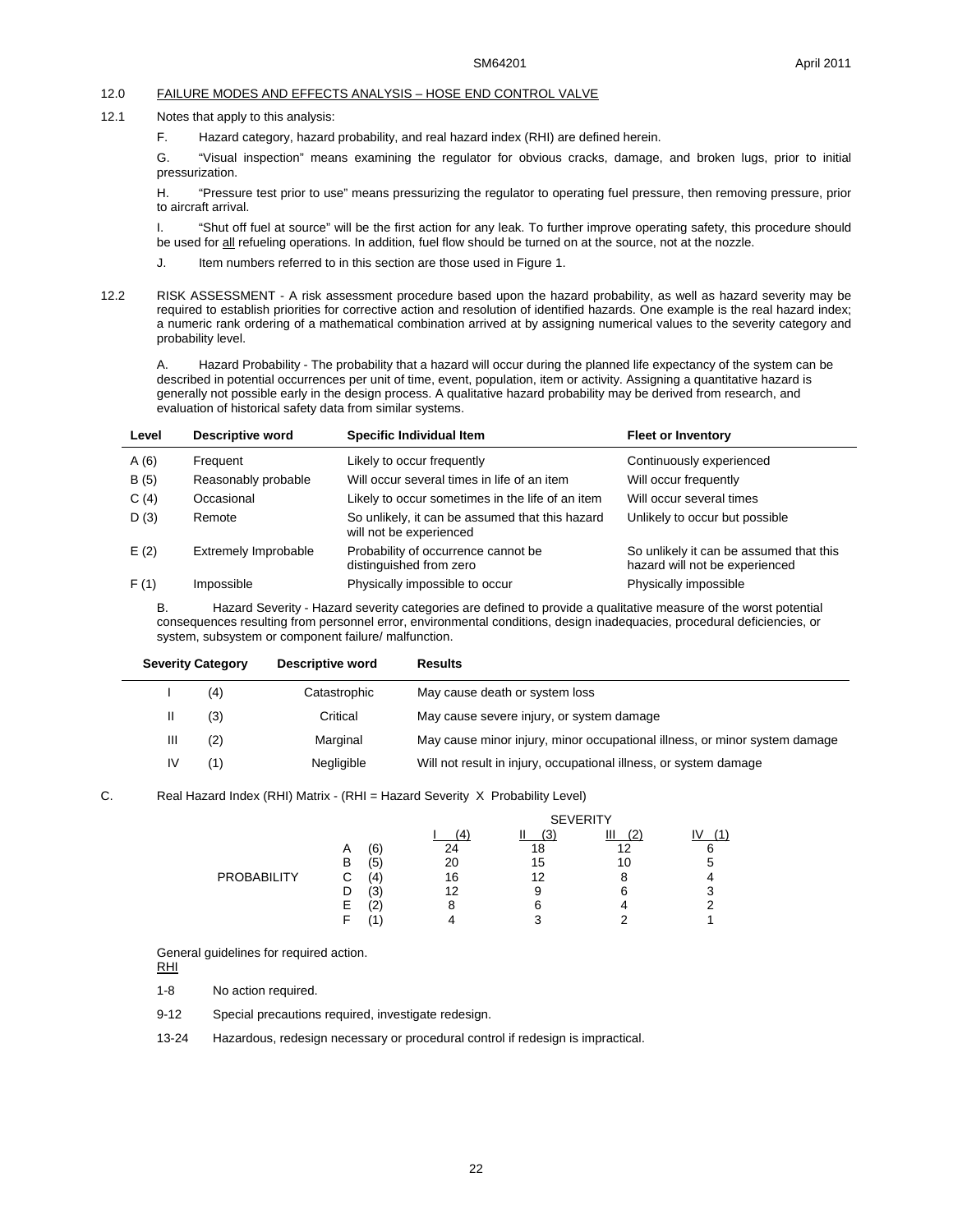# 12.3 FAILURE MODES AND EFFECTS ANALYSIS (FMEA) – Refer to Figure 1 for component numbers mentioned in column one.

| NR           | <b>COMPONENT</b>            | <b>FUNCTION</b>                                                                         | <b>FAILURE</b><br><b>MODE</b>               | <b>RESULT OF FAIL</b>                                                                          | HAZARD<br><b>SEVERITY</b> | HAZARD<br>PROBABILITY | <b>REAL</b><br>HAZARD<br><b>INDEX</b><br>(RHI) | <b>CORRECTIVE</b><br><b>ACTION</b>              |
|--------------|-----------------------------|-----------------------------------------------------------------------------------------|---------------------------------------------|------------------------------------------------------------------------------------------------|---------------------------|-----------------------|------------------------------------------------|-------------------------------------------------|
| $\mathbf{1}$ | Retaining<br>Ring           | Retain piston<br>assembly against<br>spring force.                                      | Broken,<br>missing or<br>loose              | Unrestrained piston assembly                                                                   | II(3)                     | E(2)                  | 6                                              | Inspect prior<br>to installation<br>into system |
| 2            | <b>Outer Piston</b>         | Regulate outlet<br>pressure.                                                            | Broken,<br>scratched<br>or nicked           | Uncontrolled pressure<br>regulation, failed to lock-out                                        | III(2)                    | D(3)                  | 6                                              |                                                 |
| 3            | Inner piston                | Isolate working<br>fluid from reference<br>fluid.                                       | Broken,<br>scratched<br>or nicked           | Uncontrolled pressure<br>regulation. Leakage coming<br>out of vent port                        | III(2)                    | D(3)                  | 6                                              |                                                 |
| 4            | Screw                       | Holds inner and<br>outer pistons<br>together.                                           | Broken,<br>missing,<br>loose or<br>stripped | Uncontrolled pressure<br>regulation, failed to lock-out.<br>Leakage coming out of vent<br>port | III(2)                    | D(3)                  | 6                                              |                                                 |
| 5            | Stat-o-seal                 | Used in<br>conjunction with<br>screw (item 4).                                          | Broken                                      | Uncontrolled pressure<br>regulation, failed to lock-out.<br>Leakage coming out of vent<br>port | III(2)                    | D(3)                  | 6                                              |                                                 |
| 6            | Spring                      | Provides biasing<br>value between<br>reference pressure<br>and outlet<br>pressure.      | <b>Broken</b>                               | Permanent lock-out                                                                             | III(2)                    | E(2)                  | 4                                              |                                                 |
| 7            | <b>Outer Piston</b><br>Seal | Isolate outlet from<br>inlet when unit is<br>locked out                                 | Broken or<br>nicked                         | Failed to lock-out                                                                             | III(2)                    | E(2)                  | 4                                              |                                                 |
| 8            | O-Ring                      | To energize seal<br>(item 7)                                                            | <b>Broken</b>                               | Failed to lock-out                                                                             | III(2)                    | F(1)                  | 2                                              |                                                 |
| 9            | Screw                       | Holds item 11 (seal<br>retainer) in place                                               | Broken,<br>missing,<br>loose or<br>stripped | Uncontrolled pressure<br>regulation, failed to lock-out.<br>Leakage coming out of vent<br>port | III(2)                    | D(3)                  | 6                                              |                                                 |
| 10           | Washer                      | Used in<br>conjunction with<br>item 9 (screw)                                           | <b>Broken</b>                               | No effect                                                                                      | IV $(1)$                  | E(2)                  | 2                                              |                                                 |
| 11           | Seal<br>Retainer            | Retains Inner<br>piston seals and<br>spacers                                            | Broken or<br>loose                          | Uncontrolled pressure<br>regulation, failed to lock-out.<br>Leakage coming out of vent<br>port | III(2)                    | E(2)                  | 4                                              | Inspect prior<br>to installation<br>into system |
| 12           | Quad-Ring                   | To provide sealing<br>seat for ball (item<br>(13)                                       | <b>Broken</b>                               | Failed to lock-out. Failed to<br>hold locked-out pressure                                      | III(2)                    | D(3)                  | 6                                              |                                                 |
| 13           | Ball                        | To isolate inlet and<br>outlet during lock-<br>out                                      | <b>Broken</b>                               | Failed to lock-out. Failed to<br>hold locked-out pressure                                      | III(2)                    | F(1)                  | 2                                              |                                                 |
| 14           | Spring                      | Provides biasing<br>value between<br>outlet pressure and<br>inlet pressure              | <b>Broken</b>                               | Failed to lock-out                                                                             | III(2)                    | E(2)                  | 4                                              |                                                 |
| 15           | O-Ring                      | To provide sealing<br>seat for outer<br>piston (item 2)                                 | <b>Broken</b>                               | Failed to lock-out                                                                             | III(2)                    | D(3)                  | 6                                              |                                                 |
| 16           | Spacer                      | To provide<br>segregation<br>between the two<br>sets of seal/O-ring<br>(item 17 and 18) | <b>Broken</b>                               | Uncontrolled pressure<br>regulation, failed to lock-out.<br>Leakage coming out of vent<br>port | III(2)                    | E(2)                  | 4                                              |                                                 |
| 17           | Seal                        | Isolate working<br>fluid from reference<br>fluid                                        | <b>Broken</b>                               | Uncontrolled pressure<br>regulation, failed to lock-out.<br>Leakage coming out of vent<br>port | III(2)                    | E(2)                  | 4                                              |                                                 |
| 18           | O-Ring                      | To energize seal<br>(item 17)                                                           | <b>Broken</b>                               | Uncontrolled pressure<br>regulation, failed to lock-out.<br>Leakage coming out of vent<br>port | III(2)                    | E(2)                  | 4                                              |                                                 |
| 19           | Seal                        | To prevent external<br>leakage.                                                         | Broken                                      | External leakage                                                                               | II(3)                     | E(2)                  | 6                                              | Inspect prior<br>to installation<br>into system |
| 20           | O-Ring                      | To energize seal                                                                        | Broken                                      | External leakage                                                                               | II(3)                     | E(2)                  | 6                                              |                                                 |